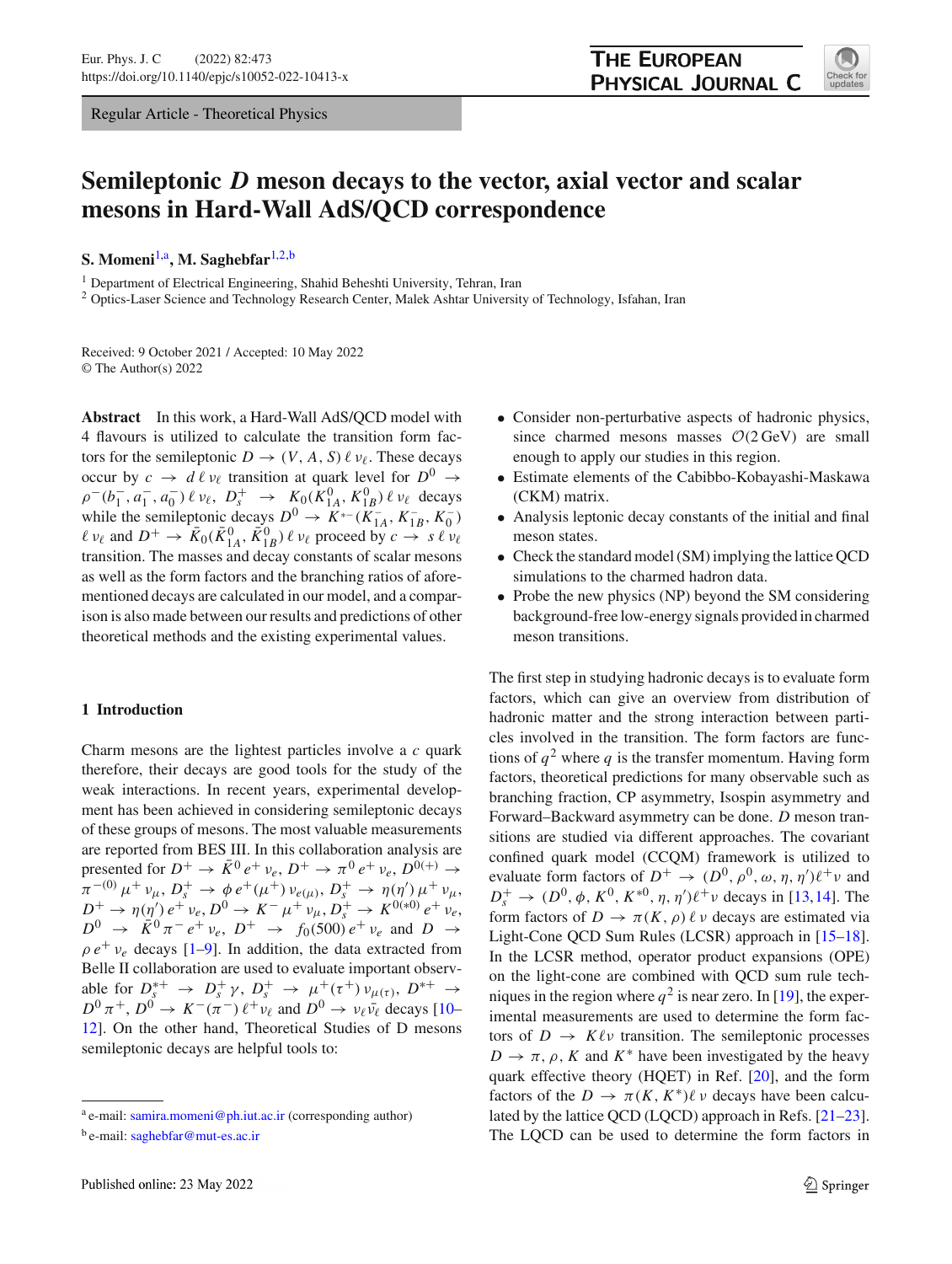a limited range of  $q^2$  ( $q^2 \rightarrow q_{max}^2$ ). The three-point QCD sum rules (3PSR) framework have been used to consider the semileptonic decays  $D_{(s)} \to f_0(K_0^*) \ell \nu, D_{(s)} \to \pi(K) \ell \nu$ ,  $D_{(s)} \rightarrow K^*(\rho, \phi) \ell \nu \ D_q \rightarrow K_1 \ell \nu (q = u, d, s)$  and  $D \to a_1, f_1(1285), f_1(1420)$  in [\[24](#page-14-5)[–34](#page-14-6)]. The gauge/gravity correspondence approach, which is inspired from the relation between a type IIB string theory and super Yang–Mills theory in the large  $N_c$  limit with  $\mathcal{N} = 4$  [\[35](#page-14-7)[–37\]](#page-14-8), has been used to study both gravitational and gauge parts in recent years. The anti-de Sitter space/quantum chromodynamics correspondence is developed in 2 ways:

- (AdS/LF QCD): In this approach, the QCD theory is written in light-front (LF) coordinate and the Schrödingerlike wave function equation for a hadron in this coordinate, can be mapped to the equation of motion that describes the hadrons in the AdS space. The light-front distribution amplitudes (DAs) are derived from the holographic light-front wave functions (LFWFs); more infor-mation is given in [\[38](#page-14-9)[–43](#page-14-10)]). This model is utilized to evaluate DAs of vector, axial vector and pseudoscalar mesons and study B meson decays, Electro magnetic form factors and parton distribution functions (TDMs) in [\[44](#page-14-11)[–55](#page-14-12)].
- (AdS/QCD): In this model, used in this paper, corresponding to every field in the gravitational  $AdS_5$  space, an operator is defined in 4-dimensional gauge theory. The hadronic form factors and strong coupling can be obtained via a connection between the correlation functions involving *n* currents and the functional differentiation from the 5D action with respect to their *n* sources. The masses, electromagnetic and gravitational form factors of mesons,  $K_{\ell 3}$  transition form factors, the strong couplings  $g_{\rho^n \rho \rho}, g_{\rho^n K K}, g_{\rho^n K^* K^*}, g_{\rho^n D}$  and  $g_{\rho^n D^* D^*}$ are estimated via this framework in [\[56](#page-14-13)[–62](#page-14-14)[,64](#page-14-15)**?** [–67](#page-14-16)]. Moreover, (*D*(∗) , *D*, *A*), (*D*(∗) , *D*(∗) , *V* ), (*D*1, *D*1, *P*),  $(\psi, D, D^{(*)}, P)$  and  $(\psi, D, D^{(*)}, A)$  vertices are analyzed using this model in [\[68\]](#page-14-17).

The main purpose of this paper is the form factor investigation for the semileptonic  $D \rightarrow (V, A, S) \ell \nu_{\ell}$ decays with  $D = (D^0, D^+, D_s^+), V = (\rho^-, K^{*-}), A =$  $(a_1^-, b_1^-, K_1^-, K_1^0, \bar{K}_1^0), S = (a_0^-, K_0^-, K_0, \bar{K}_0)$  and  $\ell =$ *e*,  $\mu$ , in a Hard-Wall AdS/QCD model with  $N_f = 4$ . In the model that is used in this study, we can predict the form factors of charm meson decays in all of the physical range of  $q<sup>2</sup>$ , which is an advantage of the AdS/QCD model in studying charm meson decays. This paper is organized as follows: the presented model, including scalar, pseudoscalar, vector and axial vector mesons, is introduced in Sect. [2.](#page-1-0) The wave functions and the decay constant of aforementioned mesons are also extracted from the model in this section. The form factors for the semileptonic decays of  $D \to (V, A, S) \ell \nu_{\ell}$ are derived in Sect. [3.](#page-4-0), and the numerical analysis for the

masses and wave functions of mesons as well as the form factors and branching ratios for considered semileptonic decays are described in Sect. [4.](#page-7-0) For a better analysis, a comparison is made between our estimations and the results of other methods and existing experimental values. Finally, Sect. [5](#page-12-0) is reserved for our conclusion and discussions.

# <span id="page-1-0"></span>**2 The Hard-Wall AdS/QCD model involving scalar, pseudoscalar, vector and axial vector mesons: wave functions, decay constant and masses**

The first step, in our framework, to evaluate form factors or strong couplings is to estimate wave functions in 5 dimensions for the mesons included in the model. For this aim, the Anti-de Sitter space metric is chosen as:

$$
ds^{2} = g_{MN} dx^{M} dx^{N} = \frac{R^{2}}{z^{2}} \eta_{MN} dx^{M} dx^{N},
$$
 (1)

where *M*,  $N = 0, 1, 2, 3, 4$  and  $\eta_{MN} = \text{diag}(1, -1, -1,$ −1, −1). Moreover, the warp factor is shown with *R*, which can be chosen as  $R = 1$  in pure AdS [\[69](#page-14-18)]. In Hard-Wall AdS/QCD, the AdS space is compactified by two different boundary conditions on radial coordinate *z*. The UV boundary at  $z = \varepsilon \rightarrow 0$  corresponds to the UV limit of QCD, and the conformal symmetry of QCD is broken by locating a wall at  $z = z_m$ , which also simulates the confinement feature of QCD. According to the general philosophy of the AdS/QCD, every operator in the 4D field theory corresponds to a 5D source field in bulk. Here, the correspondences are:

$$
L^{\mu,a} \leftrightarrow J_L^{\mu,a} = \bar{q}_L \gamma^{\mu} t^a q_L,
$$
  
\n
$$
R^{\mu,a} \leftrightarrow J_R^{\mu,a} = \bar{q}_R \gamma^{\mu} t^a q_R,
$$
  
\n
$$
X \leftrightarrow \bar{q}_L q_R,
$$
\n(2)

where  $L(R)^{\mu,a}$ , *X* and *q* are the  $N_f$  left-handed (righthanded) gauge, scalar and quark field, respectively. Moreover,  $q_{L/R} = (1 \pm \gamma_5) q$  and for  $SU(N_f)$  group  $t^a$  (with  $a = 1, \ldots N_f^2 - 1$  are the generators by the trace condition  $\text{Tr}(t^a t^b) = 1/2 \delta^{ab}$ . In this paper, the 5D action with  $SU(N_f)_L \otimes SU(N_f)_R$  symmetry is considered as [\[69\]](#page-14-18):

<span id="page-1-1"></span>
$$
S = \int d^{5}x \sqrt{g} \text{Tr} \left\{ (D_{M}X) (D^{M}X)^{\dagger} + 3 |X|^{2} - \frac{1}{4g_{5}^{2}} \left( L^{MN} L_{MN} + R^{MN} R_{MN} \right) \right\},
$$
 (3)

where the field strengths are defined by:

$$
L_{MN} = \partial_M L_N - \partial_N L_M - i [L_M, L_N],
$$
  
\n
$$
R_{MN} = \partial_M R_N - \partial_N R_M - i [R_M, R_N],
$$
\n(4)

with  $L_M = L_M^a t^a$  and  $R_M = R_M^a t^a$ . Moreover, the nonabelian gauge fields and the scalar one interact through the covariant derivative  $D_M X = \partial_M X - i L_M X + i X R_M$ . Vector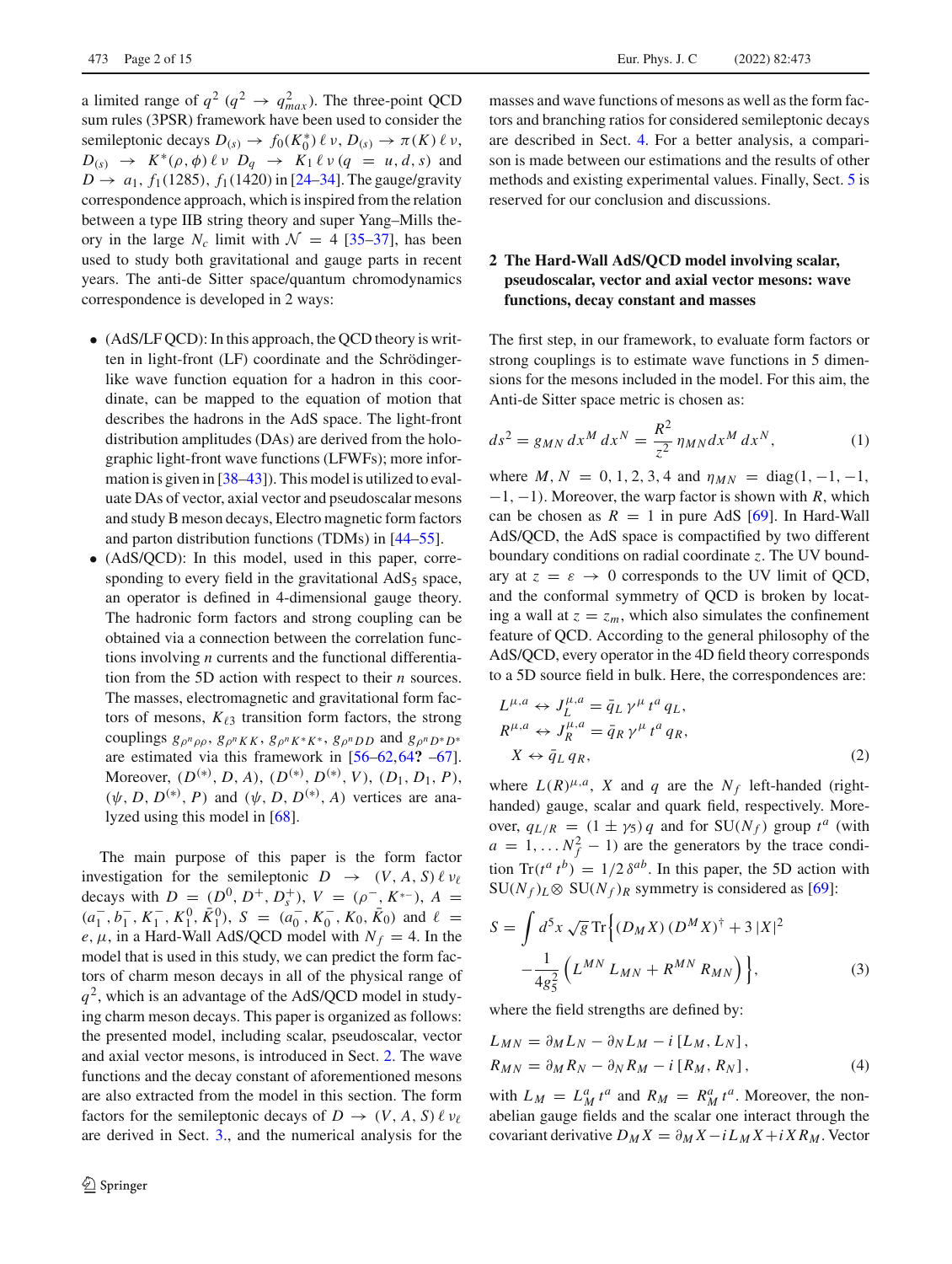(V) and axial vector (A) fields can be written in terms of righthand gauge fields as  $V = (L + R)/2$  and  $A = (L - R)/2$ . In the above definitions,  $N_f$  is the number of flavours, and here we take  $N_f = 4$ , which means all of the light, strange and charmed mesons are included in our model. The scalar field *X* can be expanded in exponential form as:

<span id="page-2-0"></span>
$$
X = e^{i\pi^a t^a} X_0 e^{i\pi^a t^a}, \tag{5}
$$

where the background part is denoted by  $X_0$  and  $\pi$  are (pseudoscalar) fluctuations. For the classical solution, we turn off all fields except  $X_0$  and solve the equation of motion. Finally, we arrive at:

$$
2X_0(z) = \zeta M z + \frac{\Sigma}{\zeta} z^3, \tag{6}
$$

where *M* denotes the quark-mass matrix and  $\Sigma$  is the quark condensates  $\langle \bar{q}q \rangle$  one. Moreover,  $\zeta = \sqrt{N_c}/2\pi$  is the normalization parameter [\[70\]](#page-14-19). With flavour symmetry, Eq.[\(5\)](#page-2-0) can be written as  $X = e^{2i\pi^a t^a} X_0$ , which is used to predict masses and decay constants of ground-state and excited light and strange mesons in [\[71](#page-14-20)[,72](#page-14-21)]. With  $N_f = 4$ , we take  $M = \text{diag}(m_u, m_d, m_s, m_c)$  and  $\Sigma = \text{diag}(\sigma_u, \sigma_d, \sigma_s, \sigma_c)$ .

To evaluate the wave functions of the particles included in this study, the action Eq.  $(3)$  must be expanded up to second order in vector (V), axial vector (A) and pseudoscalar field  $(\pi)$  as:

<span id="page-2-1"></span>
$$
S = \int d^{5}x \left\{ \sum_{a=1}^{15} \frac{-1}{4g_{5}^{2}z} \eta^{MM'} \eta^{NN'} (\partial_{M}V_{N}^{a} - \partial_{N}V_{M}^{a}) \times (\partial_{M'}V_{N'a} - \partial_{N'}V_{M'a}) + \frac{M_{V}^{a^{2}}}{2z^{3}} \eta^{MM'} V_{Ma} V_{M'}^{a} \times \frac{-1}{4g_{5}^{2}z} \eta^{MM'} \eta^{NN'} (\partial_{M}A_{N}^{a} - \partial_{N}A_{M}^{a}) \times (\partial_{M'}A_{N'a} - \partial_{N'}A_{M'a}) + \frac{M_{A}^{a^{2}}}{2z^{3}} \eta^{MM'} (\partial_{M}\pi^{a} - A_{M}^{a}) (\partial_{M'}\pi_{b} - A_{M'b}) \right\}, \quad (7)
$$

where the mass combinations are defined as:

$$
M_V^{a^2} \delta^{ab} = -2 \operatorname{Tr} \left( [t^a, X_0] [t^b, X_0] \right),
$$
  
\n
$$
M_A^{a^2} \delta^{ab} = 2 \operatorname{Tr} \left( \{ t^a, X_0 \} \{ t^b, X_0 \} \right).
$$
\n(8)

The values of  $M_V^{a^2}$  and  $M_A^{a^2}$  for (*a* = 1, ..., 15), calculated in [\[68\]](#page-14-17), are collected in the Appendix. In the following subsection, we consider the axial sector and the vector one from action [\(7\)](#page-2-1) to study the wave functions, decay constant and masses of physical particles.

#### 2.1 Axial sector

The axial vector field  $(A_N)$  satisfies the equation of motion as:

<span id="page-2-2"></span>
$$
\eta^{ML}\partial_M\left(\frac{1}{z}\left(\partial_L A_N^a - \partial_N A_L^a\right)\right) + \frac{\beta^a(z)}{z}A_N^a = 0,\tag{9}
$$

where we have defined:

$$
\beta^a(z) = \frac{g_5^2}{z^2} M_A^{a\,2}.
$$
\n(10)

Now in Eq. [\(9\)](#page-2-2), we write  $A_N^a = (A_\mu^a, A_z^a)$  and make the decomposition  $A^a_\mu = A^a_{\mu\perp} + A^a_{\mu\parallel}$ . For the transverse part, which describes the axial vector states,  $(A_{\mu\perp}^a)$ , we can write:

<span id="page-2-3"></span>
$$
\left(\partial_z \frac{1}{z}\partial_z + \frac{q^2 - \beta^a}{z}\right) A^a_{\mu\perp}(q, z) = 0,\tag{11}
$$

in a gauge where  $A_z^a = 0$ . Here *q* is the Fourier variable conjugate to the 4-dimensional coordinates, *x*. We shall write the transverse part of the axial vector field in terms of its boundary values at UV  $(A_{\mu\perp}^{0a})$  multiplying bulk-to-boundary propagator  $(A^a)$ ,  $A^a_{\mu\perp}(q, z) = A^{0a}_{\mu\perp}(q)A^a(q^2, z)$ .  $A^a(q^2, z)$  satisfies the same equation as  $A^a_{\mu\perp}(q, z)$  with the boundary conditions  $\mathcal{A}^a(q^2, \varepsilon) = 1$  and  $\partial_z \mathcal{A}^a(q^2, z_0) = 0$ . The longitudinal part of the axial vector field, defined as  $A^a_{\mu} = \partial_\mu \phi^a$ and  $\pi^a$ , describe the pseudoscalar fields and satisfy the following equations:

<span id="page-2-4"></span>
$$
-q^{2}\partial_{z}\phi^{a}(q^{2}, z) + \beta^{a}(z)\partial_{z}\pi^{a}(q^{2}, z) = 0, \qquad (12)
$$

$$
\partial_z \left( \frac{1}{z} \partial_z \phi^a(q^2, z) \right) - \frac{\beta^a(z)}{z} \times \left( \phi^a(q^2, z) - \pi^a(q^2, z) \right) = 0,
$$
\n(13)

with the boundary conditions,  $\phi^a(q^2, \varepsilon) = 0$ ,  $\pi^a(q^2, \varepsilon) =$  $-1$ , and  $\partial_z \phi^a(q^2, z_0) = \partial_z \pi^a(q^2, z_0) = 0$ . In general, the form of differential equations Eqs. [\(11,](#page-2-3) [12,](#page-2-4) [13\)](#page-2-4),  $\mathcal{A}^{a}(q^{2}, z)$ ,  $\phi^a(q^2, z)$  and  $\pi^a(q^2, z)$  can be solved numerically.

Using Green's function formalism to solve Eqs. [\(11,](#page-2-3) [12,](#page-2-4) [13\)](#page-2-4), the bulk-to-boundary propagator  $A^a$ ,  $\pi^a$  and  $\phi^a$  can be written as a sum over axial vector and pseudoscalar mesons poles as:

$$
\mathcal{A}^{a}(q^{2}, z) = \sum_{n} \frac{-g_{5} f_{A^{n}}^{a} \psi_{A^{n}}^{a}(z)}{q^{2} - m_{A^{n}}^{a2}},
$$
  
\n
$$
\phi^{a}(q^{2}, z) = \sum_{n} \frac{-g_{5} m_{p^{n}}^{a2} f_{p^{n}}^{a} \phi_{n}^{a}(z)}{q^{2} - m_{p^{n}}^{a2}},
$$
  
\n
$$
\pi^{a}(q^{2}, z) = \sum_{n} \frac{-g_{5} m_{p^{n}}^{a2} f_{p^{n}}^{a} \pi_{n}^{a}(z)}{q^{2} - m_{p^{n}}^{a2}},
$$
\n(14)

where  $f_{A^n}$  and  $(f_{P^n})$  are decay constants of the  $n^{th}$  axial vector meson and the pseudoscalar one and for the *nth* axial vector meson's wave function are  $\psi_{A^n}(\epsilon) = 0$  and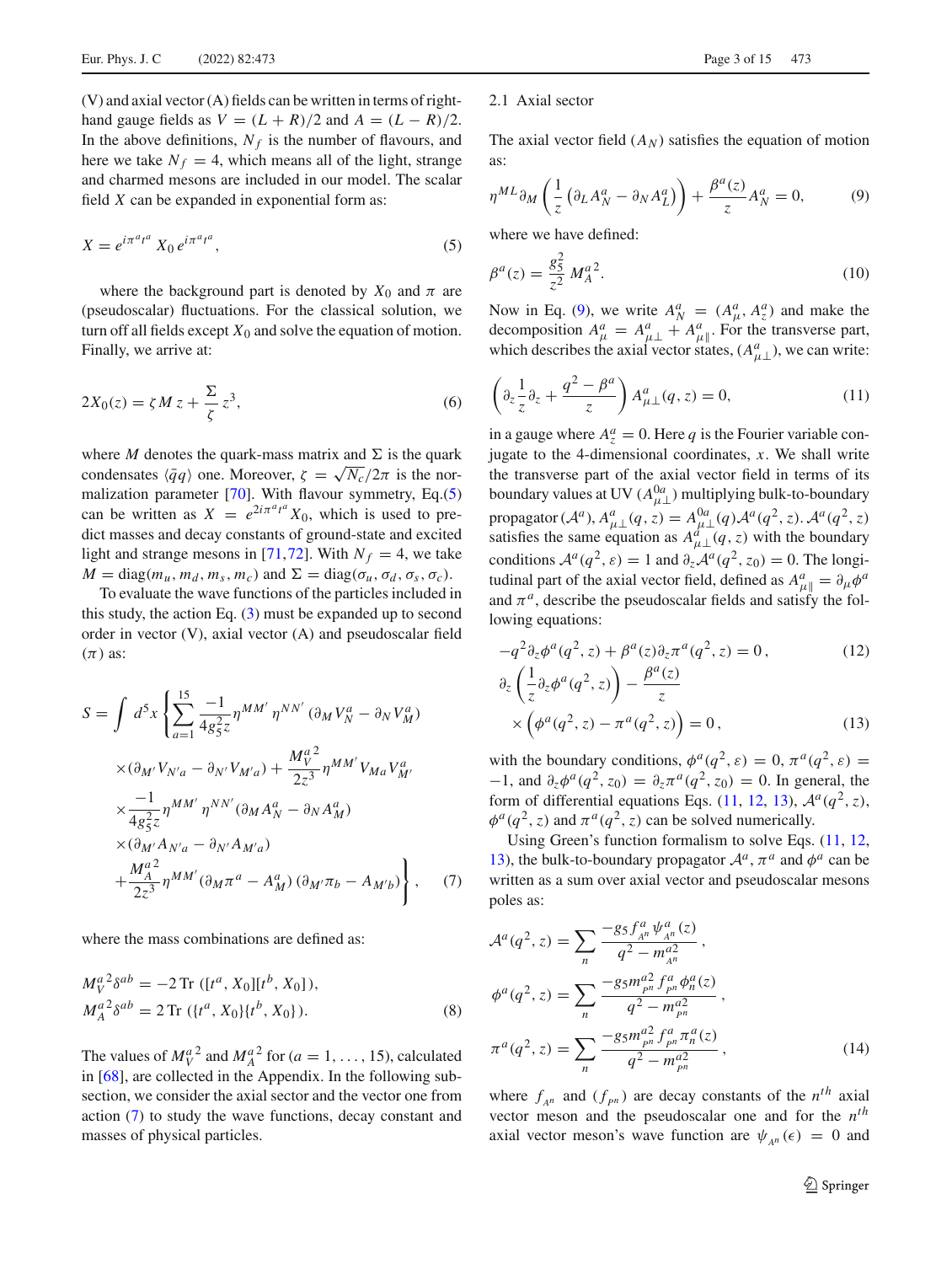$\partial_z \psi_{\mu n}(z_0) = 0$  are the boundary conditions. Moreover, for the pseudoscalar meson's wave functions, the boundary conditions are:  $\phi_n^a(\varepsilon) = \pi_n^a(\varepsilon) = 0$  and  $\partial_z \phi_n^a(z_0) = \partial_z \pi_n^a(z_0) =$ 0 and the normalization condition for these wavefunctions is  $\int (dz/z)g(z)^2 = 1$  for  $g = \psi_{A^n}^a$ ,  $\pi_n^a$ ,  $\phi_n^a$ . The decay constants of the *nth* mode of the axial vector and the pseudoscalar states are related to their nth wave functions as [\[69](#page-14-18)]:

$$
f_{A^n}^a = \frac{\partial_z \psi_{A^n}^a}{g_5 z} \bigg|_{z=\epsilon},\tag{15}
$$

$$
f_{pn}^a = -\frac{\partial_z \phi_n^a}{g_5 z}\bigg|_{z=\epsilon}.\tag{16}
$$

With  $N_f = 4$ , the axial vector *A* and the pseudoscalar  $\pi$ involves the light, strange and charmed states can be written as follows:

following result is obtained:

<span id="page-3-0"></span>
$$
\left(\partial_z \frac{1}{z}\partial_z + \frac{q^2 - \alpha^a}{z}\right) V^a_{\mu\perp}(q, z) = 0.
$$
 (19)

Now, we consider  $V_{\mu\perp}^a(q, z) = V_{\mu\perp}^{0a}(q) V^a(q^2, z)$ , where  $V^a(q^2, z)$  satisfies the same equation as [\(19\)](#page-3-0) with the boundary conditions  $V^a(q^2, \varepsilon) = 1$  and  $\partial_z V^a(q^2, z_0) = 0$ . The longitudinal parts of the vector field, defined as  $V^a_{\mu\parallel} = \partial_\mu \xi^a$ and  $V_z^a = -\partial_z \tilde{\pi}^a$ , describe the scalar states and are coupled as follows:

$$
-q^2 \partial_z \tilde{\phi}^a(q^2, z) + \alpha^a \partial_z \tilde{\pi}^a(q^2, z) = 0, \qquad (20)
$$

$$
\partial_z \left( \frac{1}{z} \partial_z \tilde{\phi}^a(q^2, z) \right) - \frac{\alpha^a}{z} \left( \tilde{\phi}^a(q^2, z) - \tilde{\pi}^a(q^2, z) \right) = 0,
$$
\n(21)

,

$$
A = A^{a}t^{a}
$$
\n
$$
= \frac{1}{\sqrt{2}} \begin{pmatrix} \frac{a_{1}^{0} + b_{1}^{0}}{\sqrt{2}} + \frac{f_{1} + f_{1}'}{\sqrt{6}} + \frac{\chi_{c1}}{\sqrt{12}} & a_{1}^{+} + b_{1}^{+} & K_{1A}^{+} + K_{1B}^{+} & \bar{D}_{1}^{0} \\ a_{1}^{-} + b_{1}^{-} - \frac{a_{1}^{0} + b_{1}^{0}}{\sqrt{2}} + \frac{f_{1} + f_{1}'}{\sqrt{6}} + \frac{\chi_{c1}}{\sqrt{12}} & K_{1A}^{0} + K_{1B}^{0} & D_{1}^{-} \\ K_{1A}^{-} + K_{1B}^{-} & \bar{K}_{1A}^{0} + \bar{K}_{1B}^{0} & -\sqrt{\frac{2}{3}}(f_{1} + f_{1}') + \frac{\chi_{c1}}{\sqrt{12}} & D_{s1}^{-} \\ D_{1}^{0} & D_{1}^{+} & D_{s1}^{+} & D_{s1}^{+} \\ \pi = \pi^{a}t^{a} & \pi = \pi^{a}t^{a} & \pi = -\frac{\pi^{a}}{\sqrt{2}} + \frac{\eta_{c}}{\sqrt{12}} & \pi^{+} & K^{+} & \bar{D}^{0} \\ \pi^{-} - \frac{\pi^{0}}{\sqrt{2}} + \frac{\eta_{c}}{\sqrt{6}} + \frac{\eta_{c}}{\sqrt{12}} & K^{0} & D^{-} \\ K^{-} & \bar{K}^{0} & -\sqrt{\frac{2}{3}}\eta + \frac{\eta_{c}}{\sqrt{12}} & D_{s}^{-} \\ D_{0}^{+} & D_{s}^{+} & -\frac{3}{\sqrt{12}}\eta_{c} \end{pmatrix}.
$$

The physical states  $K_1(1270)$  and  $K_1(1400)$  mesons are related to  $K_{1A}$  and  $K_{1B}$  states in terms of a mixing angle  $\theta_K$ as the following terms:

<span id="page-3-2"></span> $K_1(1270) = \sin \theta_K K_{1A} + \cos \theta_K K_{1B},$  (17)

$$
K_1(1400) = \cos \theta_K K_{1A} - \sin \theta_K, K_{1B}.
$$
 (18)

Various approaches have been utilized to estimate the mixing angle  $\theta_K$  by the experimental data. The result 35° <  $|\theta_K|$  < 55° was found in Ref. [\[73\]](#page-14-22), and two possible solutions with  $|\theta_K| \approx 33^\circ$  and 57° were reported in Ref. [\[74](#page-14-23)]. Moreover, the value  $\theta_K = -(34 \pm 13)^\circ$  is obtained via analyzing  $B \to$ *K*<sub>1</sub>(12070)γ and  $\tau \to K_1$ (12070)  $\nu_{\tau}$  data in [\[75](#page-14-24)].

## 2.2 Vector sector

The equation of motion for the vector field  $(V_N)$  is similar to Eq. [\(9\)](#page-2-2) by replacing the  $V_N \rightarrow A_N$  and  $\beta^a \rightarrow \alpha^a(z)$  =  $(g_5^2/z^2) M_V^{a^2}$ . Writing  $V_N^a = (V_\mu^a, V_z^a)$  and  $V_\mu^a = V_{\mu \perp}^a + V_{\mu \|}^a$ <br>and applying  $\partial^\mu V_{\mu \perp}^a(x, z) = 0$ , for the transverse part of the vector field, which represents the vector meson states, the where  $\xi^a = \tilde{\phi}^a - \tilde{\pi}^a$ . The boundary conditions for  $\phi^a$  and  $\pi^a$  are  $\tilde{\phi}^a(q,\varepsilon) = 0$ ,  $\tilde{\pi}^a(q,\varepsilon) = -1$  and  $\partial_z \tilde{\phi}^a(q^2, z_0) =$  $\partial_z \tilde{\pi}^a(q^2, z_0) = 0.$ 

For  $V^a$ ,  $\tilde{\phi}^a$  and  $\tilde{\pi}^a$ , the Green functions are:

$$
\mathcal{V}^{a}(q^{2}, z) = \sum_{n} \frac{-g_{5} f_{\nu n}^{a} \psi_{\nu n}^{a}(z)}{q^{2} - m_{\nu n}^{a2}},
$$
  
\n
$$
\tilde{\phi}^{a}(q^{2}, z) = \sum_{n} \frac{-g_{5} m_{\nu n}^{a2} f_{\nu n}^{a} \tilde{\phi}_{n}^{a}(z)}{q^{2} - m_{\nu n}^{a2}},
$$
  
\n
$$
\tilde{\pi}^{a}(q^{2}, z) = \sum_{n} \frac{-g_{5} m_{\nu n}^{a2} f_{\nu n}^{a} \tilde{\pi}_{n}^{a}(z)}{q^{2} - m_{\nu n}^{a2}}.
$$
\n(22)

The decay constants of the *nth* mode of the vector meson and the scalar one have been obtained as [\[69\]](#page-14-18):

<span id="page-3-1"></span>
$$
f_{\nu^n}^a = \frac{\partial_z \psi_{\nu^n}^a}{g_5 z} \Big|_{z=\epsilon},
$$
  

$$
f_{s^n}^a = -\frac{\partial_z \tilde{\phi}_n^a}{g_5 z} \Big|_{z=\epsilon}.
$$
 (23)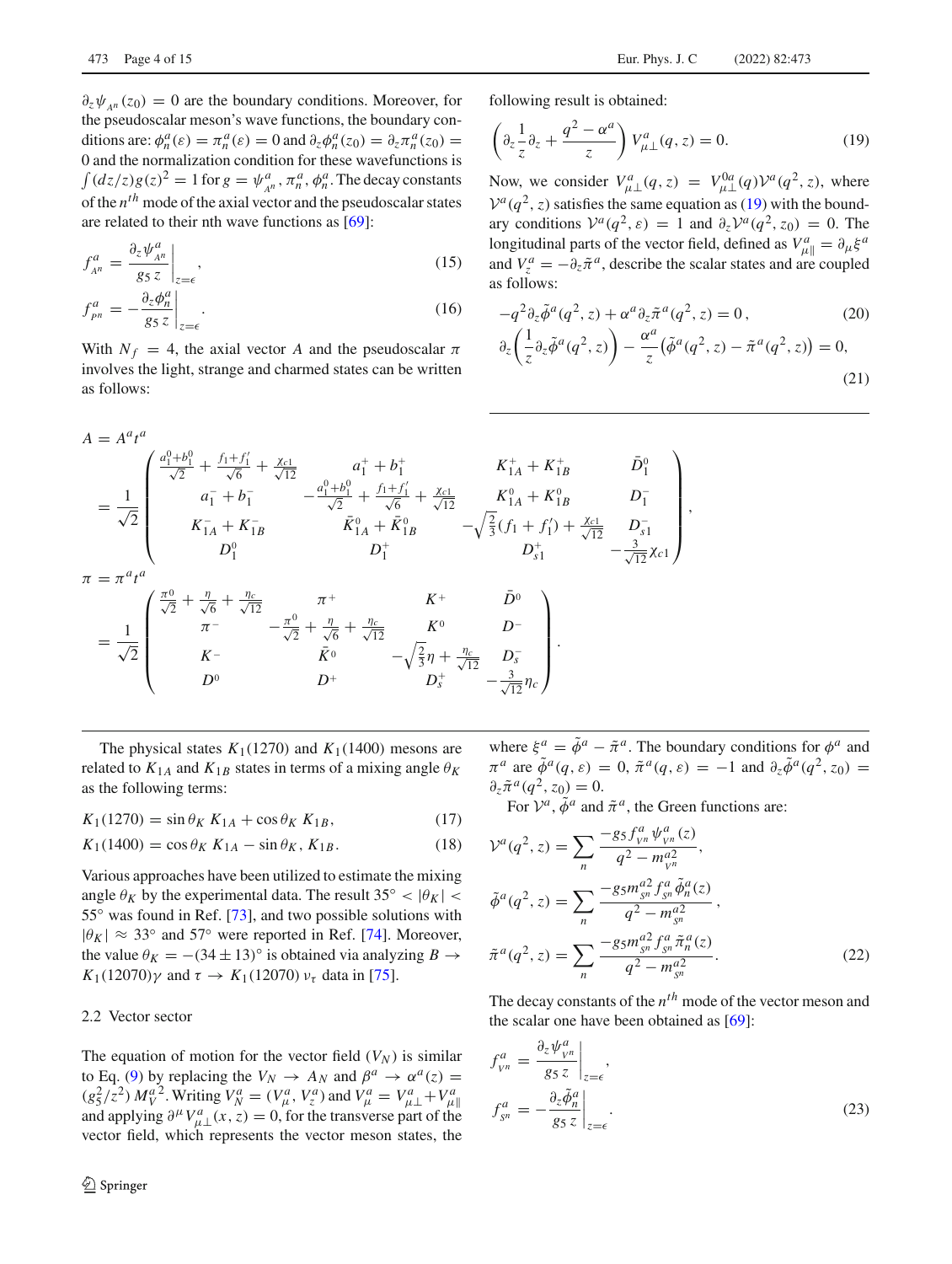Finally, the SU(4) vector *V* and pseudoscalar  $\tilde{\pi}$  meson matrices in terms of the charged states are introduced as follows:

parameterized in terms of the form factors. For  $M = V$ , these matrix elements are defined as:

$$
V = V^a t^a
$$

$$
= \frac{1}{\sqrt{2}} \begin{pmatrix} \frac{\rho^{0}}{\sqrt{2}} + \frac{\omega'}{\sqrt{6}} + \frac{\psi}{\sqrt{12}} & \rho^{+} & K^{*+} & \bar{D}^{*0} \\ \rho^{-} & -\frac{\rho^{0}}{\sqrt{2}} + \frac{\omega'}{\sqrt{6}} + \frac{\psi}{\sqrt{12}} & K^{*0} & D^{*-} \\ K^{*-} & \bar{K}^{*0} & -\sqrt{\frac{2}{3}}\omega' + \frac{\psi}{\sqrt{12}} & D^{*-}_{s} \\ D^{*0} & D^{*+} & D^{*+} & D^{*-} \\ D^{*0} & D^{*+} & D^{*+} & D^{*-} \end{pmatrix},
$$
  

$$
= \frac{1}{\sqrt{2}} \begin{pmatrix} \frac{a_{0}^{0}}{\sqrt{2}} + \frac{\sigma}{\sqrt{6}} + \frac{\chi_{c0}}{\sqrt{12}} & a_{0}^{+} & K_{0}^{+} & \bar{D}_{0} \\ a_{0}^{-} & -\frac{a_{0}^{0}}{\sqrt{2}} + \frac{\sigma}{\sqrt{6}} + \frac{\chi_{c0}}{\sqrt{12}} & K_{0} & D_{0}^{-} \\ K_{0}^{-} & \bar{K}_{0} & -\sqrt{\frac{2}{3}}\sigma + \frac{\chi_{c0}}{\sqrt{12}} & D_{0s}^{-} \\ D_{0} & D_{0}^{+} & D_{0s}^{+} & -\frac{3}{\sqrt{12}}\chi_{c0} \end{pmatrix},
$$

# <span id="page-4-0"></span>**3**  $D \rightarrow (V, A, S) \ell \nu_{\ell}$  form factors

In this section, the form factors of  $D \rightarrow (V, A, S) \ell \nu_{\ell}$ are derived in Hard-Wall AdS/QCD model. At the quark level, this process is induced by the semileptonic decay of charm quark  $c \rightarrow q \ell \nu_{\ell}$  with  $q = d, s$ . Considering  $q = d$ , the decays  $D^0 \to \rho^-(b_1^-, a_1^-, a_0^-) \ell \nu_\ell$  and  $D_s^+$   $\rightarrow$   $K_0(K_{1A}^0, K_{1B}^0)$   $\ell \nu_\ell$  have been studied, and for  $q = s$ , the  $D^0 \rightarrow K^{*-}(K_{1A}^-, K_{1B}^-, K_0^-) \ell \nu_\ell$  and  $D^- \rightarrow$  $\bar{K}_0(\bar{K}_{1A}^0, \bar{K}_{1B}^0)$   $\ell$   $\nu_{\ell}$  processes are considered.

In the standard model of particle physics, the semileptonic decays  $D \rightarrow M \ell \nu_{\ell}$  with  $M = (V, A, S)$  are described by the following effective Hamiltonian:

<span id="page-4-1"></span>
$$
\mathcal{H}_{eff} = \alpha(M) \frac{G_f}{\sqrt{2}} V_{cq} \left( \bar{q} \gamma_\mu (1 - \gamma_5) c \right) \left( \bar{\ell} \gamma^\mu (1 - \gamma_5) \nu_\ell \right),\tag{24}
$$

where we take  $\alpha(V, S) = 1$  and for  $M = A$ ,  $\alpha(M) = -1$ . Moreover,  $G_F$  is the Fermi constant, and  $V_{cq}$  is the CKM matrix elements. The decay amplitude for these decays is obtained by inserting Eq. [\(24\)](#page-4-1) between the initial meson *D* and final state *M* as:

<span id="page-4-4"></span>
$$
\mathcal{M} = \alpha(M) \frac{G_f}{\sqrt{2}} V_{cq}
$$
  
 
$$
\times \langle M(p_2) | \bar{q} \gamma_\mu (1 - \gamma_5) c | D(p) \rangle (\bar{\ell} \gamma^\mu (1 - \gamma_5) v_\ell),
$$
  
(25)

where  $p_1$  and  $p_2$  are the momentum of *D* and *M* states, respectively. To evaluate the decay amplitude (*M*), we need to calculate the matrix elements  $\langle M(p_2) | \bar{q} \gamma_\mu c | D(p) \rangle$ and  $\langle M(p_2)|\bar{q} \gamma_\mu \gamma_5 c|D(p)\rangle$ . These matrix elements can be

<span id="page-4-2"></span>
$$
\langle V(p_2, \varepsilon_V) | \bar{q} \gamma_\mu c | D(p_1) \rangle
$$
  
\n
$$
= \varepsilon_{V\mu}^* m_D m_V \frac{2 V(q^2)}{(m_D + m_V)},
$$
  
\n
$$
\langle V(p_2, \varepsilon_V) | \bar{q} \gamma_\mu \gamma_5 c | D(p_1) \rangle
$$
  
\n
$$
= i \varepsilon_{V\mu}^* (m_D + m_V) A_1(q^2)
$$
  
\n
$$
-i (p_1 + p_2)_\mu (\varepsilon_V^* q) \frac{A_2(q^2)}{(m_D + m_V)}
$$
  
\n
$$
-i q_\mu (\varepsilon_V^* q) \frac{2m_V}{q^2} [A_3(q^2) - A_0(q^2)],
$$
\n(27)

where  $\varepsilon_V$  is the polarization vector of *V* meson and  $q =$  $p_1 - p_2$  is the transport momentum. In Eqs. [\(26\)](#page-4-2) and [\(27\)](#page-4-2),  $V(q^2)$  and  $A_i(q^2)$  with  $(i = 0, \ldots, 3)$  are the transition form factors of the  $D \to V \ell \nu_{\ell}$  decay. Form factor  $A_3(q^2)$  can be written as a linear combination of  $A_1(q^2)$  and  $A_2(q^2)$  as:

$$
A_3(q^2) = \frac{(m_D + m_V)}{2m_V} A_1(q^2) - \frac{(m_D - m_V)}{2m_V} A_2(q^2), \tag{28}
$$

with the condition  $A_0(0) = A_3(0)$ . For  $M = A$ , the transition form factors  $A(q^2)$  and  $V_i(q^2)$ with  $(i = 0, \ldots, 3)$  are defined as:

<span id="page-4-3"></span>
$$
\langle A(p_2, \varepsilon_A) | \bar{q} \gamma_\mu \gamma_5 c | D(p_1) \rangle
$$
  
\n
$$
= \varepsilon_{A\mu}^* m_D m_A \frac{2i A(q^2)}{(m_D - m_A)},
$$
  
\n
$$
\langle A(p_2, \varepsilon_A) | \bar{q} \gamma_\mu c | D(p_1) \rangle
$$
  
\n
$$
= \varepsilon_{A\mu}^* (m_D - m_A) V_1(q^2)
$$
  
\n
$$
- (p_1 + p_2)_{\mu} (\varepsilon_A^* q) \frac{V_2(q^2)}{(m_D - m_A)}
$$
  
\n
$$
- q_\mu (\varepsilon_A^* q) \frac{2 m_A}{q^2} [V_3(q^2) - V_0(q^2)],
$$
\n(30)

<sup>2</sup> Springer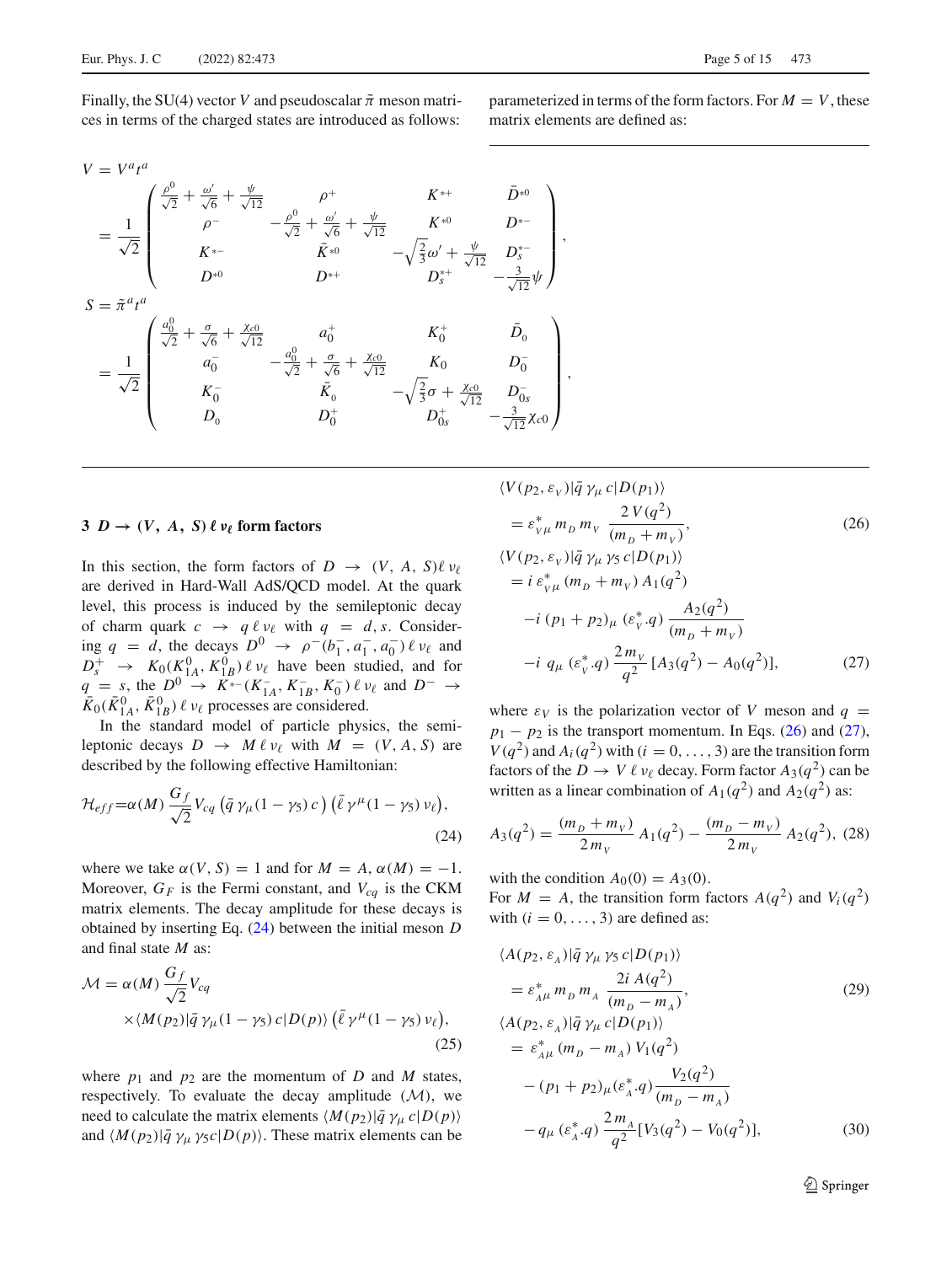where  $\varepsilon_A$  is the polarization vector of the axial-vector meson *A*,  $V_0(0) = V_3(0)$  and

$$
V_3(q^2) = \frac{(m_D - m_A)}{2m_A} V_1(q^2) - \frac{(m_D + m_A)}{2m_A} V_2(q^2).
$$
 (31)

And finally, the form factors of  $D \to S \ell \nu_{\ell}$  are defined as:

<span id="page-5-3"></span>
$$
\langle S(p_2)|\bar{q} \gamma_\mu \gamma_5 c|D(p_1)\rangle = (p_1 + p_2)_\mu f_+(q^2) + q_\mu \frac{m_p^2 - m_S^2}{q^2} [f_-(q^2) - f_+(q^2)],
$$
(32)

with  $f_-(0) = f_+(0)$ .

To evaluate the form factors of  $D \rightarrow (V, A, S) \ell \nu_{\ell}$  in Hard-Wall AdS/QCD, we start with the correlation function, including the currents of 3 involving particles. These 3-point functions can be obtained by functionally differentiating the 5-D action with respect to their sources, which are taken to be boundary values of the 5-D fields that have the correct quantum numbers as [\[36](#page-14-25),[37](#page-14-8),[76,](#page-14-26)[77\]](#page-14-27):

<span id="page-5-0"></span>
$$
\langle 0|\mathcal{T}\ \{J_{V\perp}^{\mu a}(x)J_{V\perp}^{\nu b}(y)J_{A\|}^{\alpha c}(w)\}|0\rangle
$$
  
=\frac{\delta^3 S(VVP)}{\delta V\_{\perp\mu}^{0a}(x)\,\delta V\_{\perp\nu}^{0b}(y)\,\delta A\_{\parallel\alpha}^{0c}(w)},\tag{33}

$$
\langle 0|\mathcal{T}\ \{J_{V\perp}^{\mu a}(x)J_{A\perp}^{\nu b}(y)J_{A\parallel}^{\alpha c}(w)\}|0\rangle
$$
  
= 
$$
-\frac{\delta^3 S(\text{VAP})}{\delta V_{\perp\mu}^{0a}(x)\,\delta A_{\perp\nu}^{0b}(y)\,\delta A_{\parallel\alpha}^{0c}(w)},
$$
(34)

$$
= -\frac{\partial^2 \mathcal{L}(H)}{\partial V_{\perp \mu}^0(x) \, \partial A_{\perp \nu}^0(y) \, \partial A_{\parallel \alpha}^{0c}(w)},
$$
\n
$$
\langle 0|T \, \{J_{A\perp}^{\mu a}(x) J_{A\perp}^{\nu b}(y) J_{A\parallel}^{\alpha c}(w) \} |0\rangle
$$
\n
$$
\delta^3 S(AAP)
$$
\n(34)

$$
= -\frac{\partial^2 \psi(x, \Delta t)}{\partial A_{\perp \mu}^{0a}(x) \, \delta A_{\perp \nu}^{0b}(y) \, \delta A_{\parallel \alpha}^{0c}(w)},\tag{35}
$$

$$
\langle 0|\mathcal{T}\ \{J_{A\perp}^{\mu a}(x)J_{V\perp}^{\nu b}(y)J_{A\|}^{\alpha c}(w)\}|0\rangle
$$
  
= 
$$
-\frac{\delta^{3}S(\text{AVP})}{\delta A_{\perp\mu}^{0a}(x)\,\delta V_{\perp\nu}^{0b}(y)\,\delta A_{\parallel\alpha}^{0c}(w)},
$$
(36)

$$
\langle 0|\mathcal{T}\ \{J_{V\parallel}^{\alpha a}(x)J_{A\perp}^{\mu b}(y)J_{A\parallel}^{\beta c}(w)\}|0\rangle
$$
  
= 
$$
-\frac{\delta^3 S(SAP)}{\delta V_{\parallel \alpha}^{0a}(x)\delta A_{\perp \mu}^{0b}(y)\delta A_{\parallel \beta}^{0c}(w)},
$$
(37)

where  $S(M_1 M_2 M_3)$  is the relevant parts of the 5-D action, including  $(M_1 M_2 M_3)$  states. Here, Eqs.  $(33, 34)$  $(33, 34)$  $(33, 34)$  are used to evaluate the form factors of  $D \to V \ell \nu_{\ell}$  decays while Eqs. [\(35,](#page-5-0) [36\)](#page-5-0) are written for the correlation functions of  $D \to A \ell \nu_{\ell}$  process, and Eq. [\(37\)](#page-5-0) is noted as the first step in evaluating the form factors of  $D \to S \ell \nu_{\ell}$  decay in Hard-Wall AdS/QCD.

To evaluate the form factors, we insert two complete sets of intermediate states with the same quantum numbers as the initial and final meson currents, and use the following definitions:

$$
\langle 0|J_{V\perp}^{\sigma a}|V^{a'}(p,\varepsilon_V)\rangle = f_V \varepsilon_V^{\sigma} \delta^{aa'},\tag{38}
$$

$$
\langle 0|J_{A\parallel}^{\alpha d}|\phi^{d'}(p)\rangle = i f_p^d \ p^{\alpha} \delta^{dd'},\tag{39}
$$

$$
\langle 0|J_{A\perp}^{\sigma a}|A^{a'}(p,\varepsilon)\rangle = f_A \varepsilon_A^{\sigma} \delta^{aa'},\tag{40}
$$

$$
\langle 0|J_{V\parallel}^{\alpha d}|\tilde{\phi}^{d'}(p)\rangle = if_s^d p^{\alpha} \delta^{dd'},\tag{41}
$$

where  $f_V$ ,  $f_P$ ,  $f_A$  and  $f_S$  are the decay constants of the vector, pseudoscalar, axial vector and scalar mesons, respectively. In this step, the following results can be obtained:

<span id="page-5-1"></span>
$$
\langle V^{a}(p_2, \varepsilon_{V}) | J_{V\perp}^{vb}(0) | D^{c}(p_1) \rangle
$$
  
=  $i \Lambda [(V, p_2); (D, p_1)] \Omega_{\alpha}(p_1) \varepsilon_{V\mu}^{*} \hat{\mathcal{I}}$   

$$
\times \left( \frac{\delta^{3} S(VVP)}{\delta V_{\perp\mu}^{0a}(x) \delta V_{\perp V}^{0b}(0) \delta A_{\parallel\alpha}^{0c}(w)} \right),
$$
(42)

$$
\langle V^{a}(p_{2}, \varepsilon_{V})|J_{A\perp}^{\nu b}(0)|D^{c}(p)\rangle
$$
  
=  $i \Lambda[(V, p_{2}); (D, p_{1})] \Omega_{\alpha}(p_{1}) \varepsilon_{V\mu}^{*} \hat{\mathcal{I}}$   

$$
\times \left(\frac{\delta^{3}S(\text{VAP})}{\delta V_{\perp\mu}^{0a}(x) \delta A_{\perp V}^{0b}(0) \delta A_{\parallel\alpha}^{0c}(w)}\right),
$$
(43)

$$
\langle A^{a}(p_{2}, \varepsilon_{A}) | J_{A\perp}^{vb}(0) | D^{c}(p_{1}) \rangle
$$
  
=  $i \Lambda [(A, p_{2}); (D, p_{1})] \Omega_{\alpha}(p_{1}) \varepsilon_{A\mu}^{*} \hat{\mathcal{I}}$   

$$
\times \left( \frac{\delta^{3} S(AAP)}{\delta A_{\perp\mu}^{0a}(x) \delta A_{\perp\nu}^{0b}(0) \delta A_{\parallel\alpha}^{0c}(w)} \right),
$$
(44)

$$
\langle A^{a}(p_{2}, \varepsilon_{A}) | J_{V\perp}^{vb}(0) | D^{c}(p) \rangle
$$
  
=  $i \Lambda[(A, p_{2}); (D, p_{1})] \Omega_{\alpha}(p_{1}) \varepsilon_{A\mu}^{*} \hat{\mathcal{I}}$   

$$
\times \left( \frac{\delta^{3} S(\text{AVP})}{\delta A_{\perp\mu}^{0a}(x) \delta V_{\perp\nu}^{0b}(0) \delta A_{\parallel\alpha}^{0c}(w)} \right), \tag{45}
$$

$$
\langle S^{a}(p_{2})|J_{A\perp}^{\mu b}(0)|D^{c}(p)\rangle
$$
  
=  $i \Lambda[(S, p_{2}); (D, p_{1})] \Omega_{\alpha}(p_{1}) \Omega_{\beta}(p_{2})\hat{\mathcal{I}}$   

$$
\times \left(\frac{\delta^{3}S(SAP)}{\delta V_{\parallel \alpha}^{0a}(x) \delta A_{\perp \mu}^{0b}(0) \delta A_{\parallel \beta}^{0c}(w)}\right),
$$
(46)

where

$$
\hat{\mathcal{I}} = \int d^4x \, d^4w \, e^{ip'x - ipw}, \quad \Omega_\alpha(p_k) = \frac{p_{k\alpha}}{p_k^2},
$$
\n
$$
\Lambda[(\mathcal{O}_2, p_2); (\mathcal{O}_1, p_1)] = \frac{(p_1^2 - m_{\mathcal{O}_1}^2)}{f_{\mathcal{O}_1}} \cdot \frac{(p_2^2 - m_{\mathcal{O}_2}^2)}{f_{\mathcal{O}_2}},
$$
\n(47)

are defined in our notations. Moreover,  $f_{\mathcal{O}_i}$  is the decay constant of the *i*<sup>th</sup> meson, and the limit ( $p_1^2$ ,  $p_2^2$ )  $\rightarrow$  ( $m_{\mathcal{O}_1}^2$ ,  $m_{\mathcal{O}_2}^2$ ) is taken in the final result. Now, we need the relevant actions presented in Eqs. [\(42,](#page-5-1) [43,](#page-5-1) [44,](#page-5-1) [45,](#page-5-1) [46](#page-5-1) ). For example, two vector mesons and one pseudoscalar state are separated from the total action for S(VVP). One vector meson, one axial vector and one pseudoscalar meson are also considered for S(VAP). These relevant actions are calculated in our recent paper as [\[68](#page-14-17)]:

<span id="page-5-2"></span>
$$
S(VVP) = \int d^5x \left( \frac{k^{abc}}{z^3} \left[ V^a_\mu V^{\mu b} \pi^c + V^a_z V^{zb} \pi^c \right] \right), (48)
$$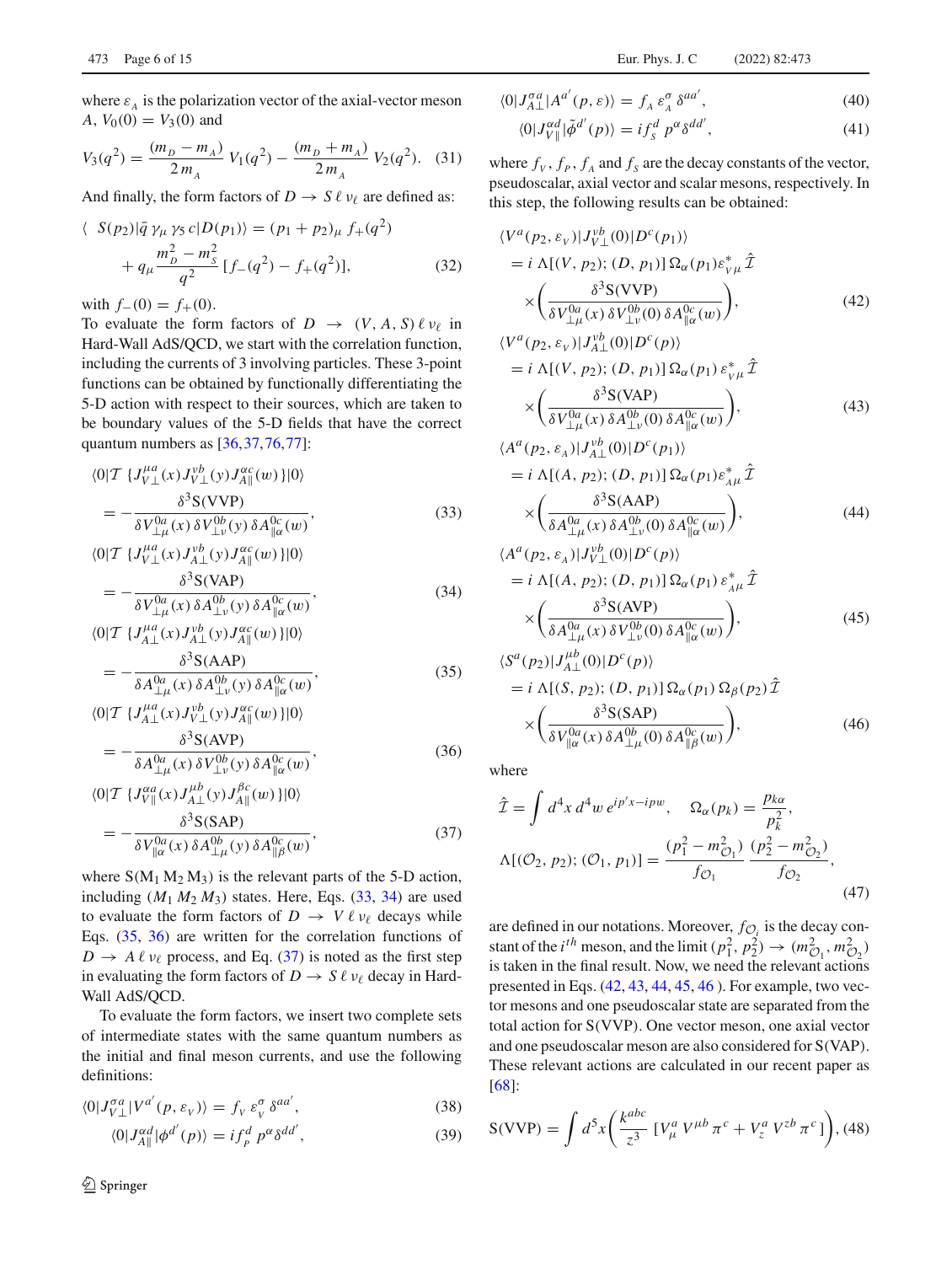$$
S(VAP) = \int d^5x \left( \frac{f^{abc}}{2 g_5^2 z} \left[ \partial^\mu \phi^b V_{\mu\nu} A^{\nu c} \right] + \frac{h^{abc}}{z^3} \left[ V^{a\mu} A^b_\mu \pi^c \right] + \frac{g^{abc}}{z^3} \left[ A^a_\mu V^{b\mu} \pi^c \right] \right), \tag{49}
$$

$$
S(AAP) = \int d^5x \left(\frac{l^{abc}}{z^3} \left[A^a_\mu A^{\mu b} \pi^c\right]\right),\tag{50}
$$

$$
S(SAP) = \int d^5x \left( \frac{h^{abc}}{z^3} \left[ \partial^\mu (\tilde{\pi}^a - \tilde{\phi}^a) A^b_\mu \pi^c \right] + \frac{g^{abc}}{z^3} \left[ A^a_\mu \partial^\mu (\tilde{\pi}^b - \tilde{\phi}^b) \pi^c \right] \right), \tag{51}
$$

where  $f^{abc}$  is the  $SU(4)$  structure constant and the terms containing this factor are generated from the gauge part of the main action. The following definitions are also used in Eqs. [\(48–51\)](#page-5-2):

$$
k^{abc} = -2i \operatorname{Tr} \left( \left[ t^a, X_0 \right] \left[ t^b, \left\{ t^c, X_0 \right\} \right] \right), \tag{52}
$$

$$
h^{abc} = -2i \operatorname{Tr} \left( \left[ t^a, X_0 \right] \left\{ t^b, \left\{ t^c, X_0 \right\} \right\} \right), \tag{53}
$$

$$
g^{abc} = -2i \operatorname{Tr} \left( \left\{ t^a, X_0 \right\} \left[ t^b, \left\{ t^c, X_0 \right\} \right] \right), \tag{54}
$$

$$
l^{abc} = -2 i \operatorname{Tr} \left( \left\{ t^a, X_0 \right\} \left\{ t^b, \left\{ t^c, X_0 \right\} \right\} \right). \tag{55}
$$

The values of  $f^{abc}$  are taken from [\[78](#page-14-28)]. Moreover, the other values of  $k^{abc}$ ,  $h^{abc}$  and  $g^{abc}$ , which are used in the numerical part, are collected in the Appendix. Using the Fourier transforms as [\[58](#page-14-29)[,79](#page-14-30)]:

$$
\phi^{a}(p, z) = \phi^{a}(p^{2}, z) \frac{i p^{\alpha}}{p^{2}} A_{\parallel \alpha}^{0a}(p),
$$
  

$$
\pi^{a}(p, z) = \pi^{a}(p^{2}, z) \frac{i p^{\alpha}}{p^{2}} A_{\parallel \alpha}^{0a}(p),
$$
 (56)

$$
A^{a}_{\perp\mu}(q, z) = \mathcal{A}^{a}(q^{2}, z) A^{0a}_{\perp\mu}(q),
$$
  
\n
$$
V^{b}_{\perp\mu}(q, z) = V^{b}(q^{2}, z) V^{0b}_{\perp\mu}(q),
$$
\n(57)

$$
V_z^b(q, z) = -\partial_z \tilde{\pi}^b(q^2, z) \frac{i q^{\alpha}}{q^2} V_{\parallel \alpha}^{0b}(q) ,
$$
  

$$
\partial^{\mu} \to -i \text{ (relevant momentum)}^{\mu} ,
$$
 (58)

the form factors of  $D \to V \ell \nu_{\ell}$  can be obtained as:

$$
V(q^2) = \frac{(m_D + m_V) g_5^2}{2 m_D m_V}
$$
  
 
$$
\times \int_0^{z_m} dz \frac{k^{abc}}{z^3} \psi_V^a(z) V^b(q^2, z) \pi^c(z),
$$
 (59)

$$
A_1(q^2) = \frac{g_5^2 (m_D^2 + m_V^2 - q^2)}{2 (m_D + m_V)}
$$
  
 
$$
\times \int_0^{z_m} dz \frac{f^{abc}}{4z} \phi^a(z) \psi^b_v(z) \mathcal{A}^c(q^2, z)
$$

$$
+\frac{g_5^2}{2(m_D + m_V)} \int_0^{z_m} dz
$$
  
\n
$$
\times \left[ \frac{h^{abc}}{z^3} \psi^a_{\nu}(z) A^b(q^2, z) \pi^c + \frac{g^{abc}}{z^3} A^a(q^2, z) \psi^b_{\nu}(z) \pi^c \right],
$$
 (60)

$$
A_2(q^2) = g_5^2 (m_D + m_V)
$$
  
\n
$$
\times \int_0^{z_m} dz \frac{f^{abc}}{4z} \phi^a(z) \psi^b_V(z) \mathcal{A}^c(q^2, z),
$$
 (61)  
\n
$$
A_0(q^2) = \frac{g_5^2 (3 m_V^2 - q^2 - m_D^2)}{4 m_V}
$$
  
\n
$$
\times \int_{z_m}^{z_m} d_z \frac{f^{abc}}{4a} \psi^{abc} (a^2 - a^2 - a^2)
$$

$$
\times \int_0^{z_m} dz \frac{f^{abc}}{4z} \phi^a(z) \psi^b_{\nu}(z) \mathcal{A}^c(q^2, z)
$$
  
+ 
$$
\frac{g_5^2}{4m_{\nu}} \int_0^{z_m} dz \left[ \frac{h^{abc}}{z^3} \psi^a_{\nu}(z) \mathcal{A}^b(q^2, z) \pi^c \right]
$$
  
+ 
$$
\frac{g^{abc}}{z^3} \mathcal{A}^a(q^2, z) \psi^b_{\nu}(z) \pi^c \right],
$$
(62)

and for  $D \to A \ell \nu_{\ell}$  we have:

$$
A(q^2) = \frac{(m_D - m_A) g_5^2}{2 m_D m_A} \int_0^{z_m} dz
$$
  
\n
$$
\times \frac{l^{abc}}{z^3} \psi_{\gamma}^a(z) A^b(q^2, z) \pi^c(z),
$$
  
\n
$$
V_1(q^2) = \frac{g_5^2 (m_D^2 + m_A^2 - q^2)}{2 (m_D - m_A)} \int_0^{z_m} dz
$$
  
\n
$$
\times \frac{f^{abc}}{4 z} \phi^a(z) V^b(q^2, z) \psi_A^c(z)
$$
  
\n
$$
+ \frac{g_5^2}{2 (m_D - m_A)} \int_0^{z_m} dz
$$
 (63)

$$
\times \left[ \frac{h^{abc}}{z^3} \psi_A^a(z) \mathcal{V}^b(q^2, z) \pi^c + \frac{g^{abc}}{z^3} \mathcal{V}^a(q^2, z) \psi_A^b(z) \pi^c \right],
$$
\n(64)

$$
V_2(q^2) = g_5^2 (m_D - m_A) \int_0^{z_m} dz
$$
  

$$
\times \frac{f^{abc}}{4z} \phi^a(z) \psi_A^b(z) \mathcal{V}^c(q^2, z),
$$
  

$$
V_2(q^2) = g_5^2 (3m_A^2 - q^2 - m_D^2)
$$
 (65)

$$
V_0(q^2) = \frac{g_5^2 (3m_A^2 - q^2 - m_D^2)}{4m_A}
$$
  
 
$$
\times \int_0^{z_m} dz \frac{f^{abc}}{4z} \phi^a(z) \psi^b_{\nu}(z) \mathcal{A}^c(q^2, z)
$$
  
 
$$
+ \frac{g_5^2}{4m_A} \int_0^{z_m} dz \left[ \frac{h^{abc}}{z^3} \psi^a_{\nu}(z) \mathcal{A}^b(q^2, z) \pi^c \right]
$$
  
 
$$
+ \frac{g^{abc}}{z^3} \mathcal{A}^a(q^2, z) \psi^b_{\nu}(z) \pi^c \right].
$$
 (66)

<sup>2</sup> Springer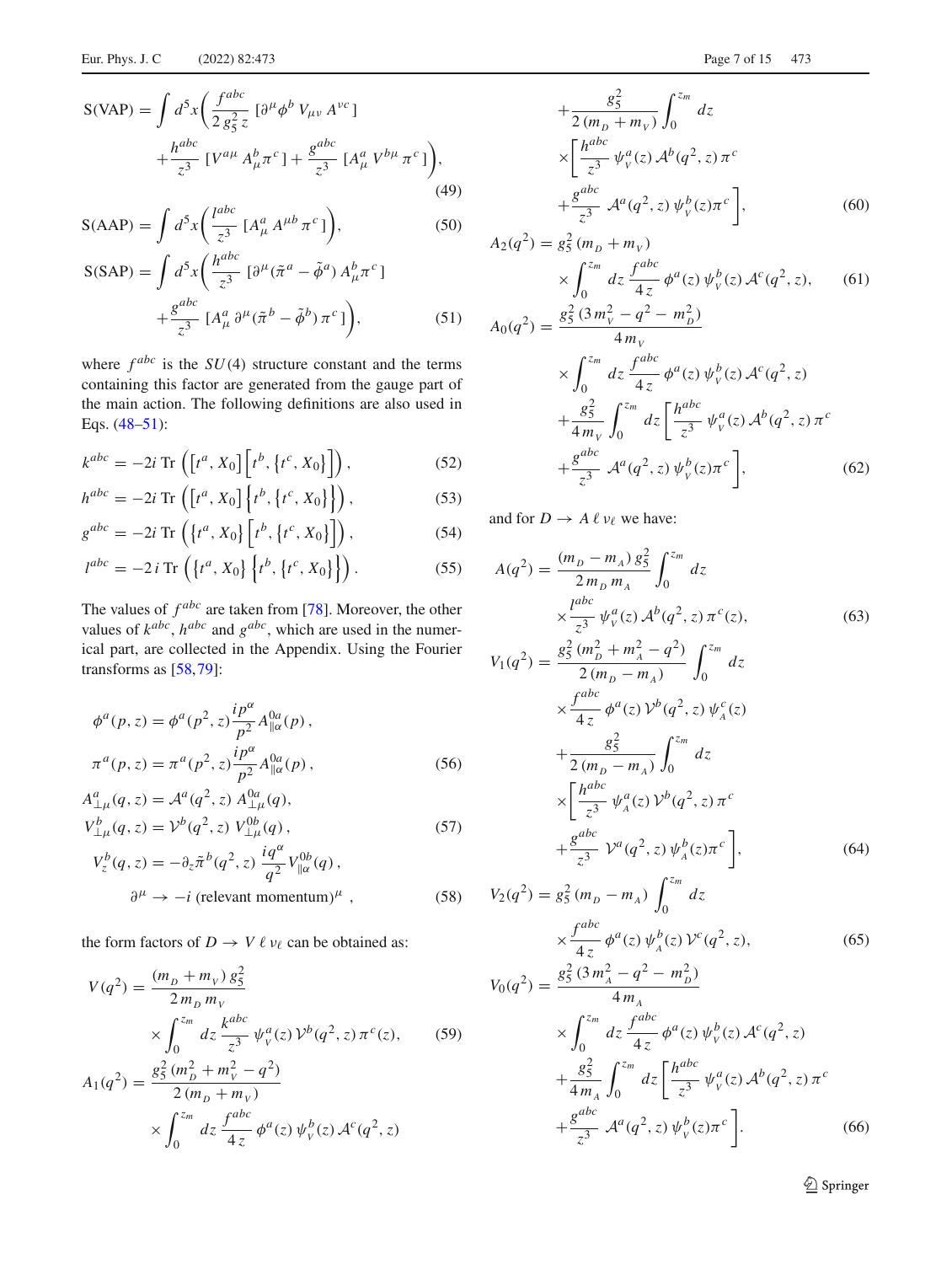Finally, the form factors of  $D \to S \ell \nu_{\ell}$  are resulted as:

$$
f_{+}(q^{2}) = \frac{g_{5}^{2}}{2} \int_{0}^{z_{m}} dz \frac{h^{abc}}{z^{3}} (\tilde{\pi}^{a}(z) - \tilde{\phi}^{a}(z))
$$
  
\n
$$
\times A^{b}(q^{2}, z) \pi^{c}(z)
$$
  
\n
$$
+ \frac{g_{5}^{2}}{2} \int_{0}^{z_{m}} dz \frac{g^{abc}}{z^{3}} A^{a}(q^{2}, z)
$$
  
\n
$$
\times (\tilde{\pi}^{b}(z) - \tilde{\phi}^{b}(z)) \pi^{c}(z),
$$
  
\n
$$
f_{-}(q^{2}) = \left(1 - \frac{q^{2}}{m_{p}^{2} - m_{s}^{2}}\right) \frac{g_{5}^{2}}{2}
$$
  
\n
$$
\times \int_{0}^{z_{m}} dz \frac{h^{abc}}{z^{3}} (\tilde{\pi}^{a}(z))
$$
  
\n
$$
\times - \tilde{\phi}^{a}(z)) A^{b}(q^{2}, z) \pi^{c}(z)
$$
  
\n
$$
+ \left(1 - \frac{q^{2}}{m_{p}^{2} - m_{s}^{2}}\right) \frac{g_{5}^{2}}{2}
$$
  
\n
$$
\times \int_{0}^{z_{m}} dz \frac{g^{abc}}{z^{3}} A^{a}(q^{2}, z)
$$
  
\n
$$
\times (\tilde{\pi}^{b}(z) - \tilde{\phi}^{b}(z)) \pi^{c}(z),
$$
  
\n(68)

#### <span id="page-7-0"></span>**4 Numerical analysis**

The numeric analysis for the masses, decay constants, and the wave functions of scalar mesons are presented in this section. Moreover, form factors and the branching ratios of *D* meson decays into vector, axial vector and scalar mesons are evaluated.

#### 4.1 Wave functions and decay constants

First, we study the wave function of the mesons included in our model. To evaluate the wave function, we need to know the values of  $z_m$ ,  $(m_u, m_d, m_s, m_c)$  and  $(\sigma_u, \sigma_d, \sigma_s, \sigma_c)$ . These values with their uncertain regions have already been evaluated using the experimental masses of  $\rho^0$ ,  $\rho^-, a_1^-, \pi^0$ ,  $\pi^-$ ,  $K^-$ ,  $K^{*-}$ ,  $D^-$  and  $D^{*-}$  mesons in [\[68\]](#page-14-17). The best global fit for  $z_m$  is  $z_m^{-1} = (323 \pm 1)$  MeV, and for the masses in MeV, the results are  $m_u = (8.5 \pm 2.5), m_d = (12.36 \pm 2.45),$  $m<sub>s</sub> = (195.31 \pm 5.89)$  and  $m<sub>c</sub> = (1590.56 \pm 8.42)$ . Moreover, for the quark condensates in  $MeV<sup>3</sup>$  the best global fit yields  $\sigma_u = (173.65 \pm 2.21)^3$ ,  $\sigma_d = (177.42 \pm 3.15)^3$ ,  $\sigma_s$  = (226.20  $\pm$  3.72)<sup>3</sup> and  $\sigma_c$  = (310.35  $\pm$  5.65)<sup>3</sup>. The wave functions, masses, and decay constants of some vector, axial vector, and the pseudoscalar mesons are studied in [\[68](#page-14-17)], and here we focus on the scalar mesons. The results for the masses and the decay constants of the ground state scalar mesons  $a_0^-, K_0^-, K_0, D_0$  and  $D_{0s}^-$  are listed in Table [1.](#page-8-0) In this table, the experimental values of masses as well as the QCD Sum Rule (QCDSR) predictions for the decay constants are also presented. The masses are taken from [\[80\]](#page-14-31)

and the decay constants are given in [\[81](#page-14-32)[–83](#page-14-33)]. It should be noted that for neutral scalars  $a_0^0$ ,  $\sigma$  and  $\chi_{c0}$ , the differential equations take the form  $\partial_z \tilde{\phi}^a(q^2, z) = 0$ , and considering Eq. [\(23\)](#page-3-1), for these states, the decay constant becomes zero. This result was predictable according to charge conjugation invariance or conservation of vector current.

It is possible to estimate the wave functions with the masses of physical states. The wave functions  $\phi_S$  and  $\tilde{\pi}_S$ for the ground states  $S = (a_0^-, K_0^-, K_0, D_0, D_{0s}^-)$  are shown in Fig. [1](#page-8-1) as functions of  $z/z_m$ . The dash, dotted, dash-dotted, dash-dot-dot and short-dash lines are utilized for  $\tilde{\phi}^1$  and  $\tilde{\pi}^1$ of  $a_0^-, K_0^-, K_0, D_0$  and  $D_{0s}^-,$  respectively.

### 4.2 Form factors

To estimate the obtained form factors in Sect. [3,](#page-4-0) we need to know the masses of the initial states (*D*) and those of vector (*V*), axial vector (*A*), and scalar meson (*S*) as the final states. The used masses in numerical analysis are given in Table [2.](#page-8-2) The values for masses of  $\rho^-, K^{*-}, D^+$  and  $a_1^-$  are taken from [\[80](#page-14-31)], while our model in [\[68\]](#page-14-17) predicts the masses of  $D^0$ ,  $D_s^+$ ,  $K_{1A}^-$ . Moreover, for  $b_1^-$  and  $K_{1B}^-$  the predictions of the sum rule approach are inspired from [\[84\]](#page-14-34).

At this point, we can estimate the form factors for each aforementioned semileptonic decay. The obtained results of the estimation for the form factors  $[V, A_1, A_2, A_0]$ , for  $D \rightarrow$ *V*  $\ell$  *v*<sub> $\ell$ </sub> decays, [*A*, *V*<sub>1</sub>, *V*<sub>2</sub>, *V*<sub>0</sub>], for *D*  $\rightarrow$  *A*  $\ell$  *v*<sub> $\ell$ </sub> decays, and  $f_+$ , for  $D \to S \ell \nu_\ell$  transitions, at  $q^2 = 0$ , are presented in Table [3.](#page-9-0) Note that for  $D \to S \ell \nu_{\ell}$  decays, we consider  $f_{+}(0) = f_{-}(0)$ . In the predictions for the form factors, the main uncertainty comes from the masses of the initial and final mesons, and the quark condensates  $\sigma_q$ .

The form factors of  $D \to (V, A, S) \ell \nu_{\ell}$  decays are calculated with different theoretical frameworks. To compare the different results, we rescale them according to the form factor definitions in Eqs. [\(27,](#page-4-2) [30,](#page-4-3) [32\)](#page-5-3). Table [4](#page-9-1) shows the values of the rescaled form factors at  $q^2 = 0$  for  $D \to V \ell \nu_{\ell}$ decays, according to different theoretical approaches such as the LCSR [\[17](#page-14-35)], the 3PSR [\[27\]](#page-14-36), the heavy quark effective field theory (HQETF) [\[85](#page-14-37)[,86](#page-14-38)], the relativistic harmonic oscillator potential model (RHOPM) [\[87\]](#page-14-39), the quark model [\[88](#page-14-40),[89\]](#page-14-41), the light-front quark model (LFQM) [\[90\]](#page-14-42), the heavy meson and chiral symmetries ( $HM \chi T$ ) [\[91\]](#page-14-43) and the LQCD [\[92](#page-14-44)]. The experimental measurements for the form factors of  $D^0 \rightarrow \rho^- \ell \nu_{\ell}$ , reported in CLEO [\[93\]](#page-14-45), are also included in Table [4.](#page-9-1) In Table [5,](#page-10-0) a comparison is made between the estimation for the form factors of  $D \to A \ell \nu_{\ell}$  decays obtained from this work and the 3PSR [\[34](#page-14-6)], the LCSR [\[18\]](#page-14-0) and the LFQM [\[94\]](#page-14-46) predictions. It is essential to note that for the  $V(q^2)$  and  $A(q^2)$  form factors, the presented parameterizations in Eqs.  $(26)$  and  $(29)$  are different from other methods, and we can not compare these form factors.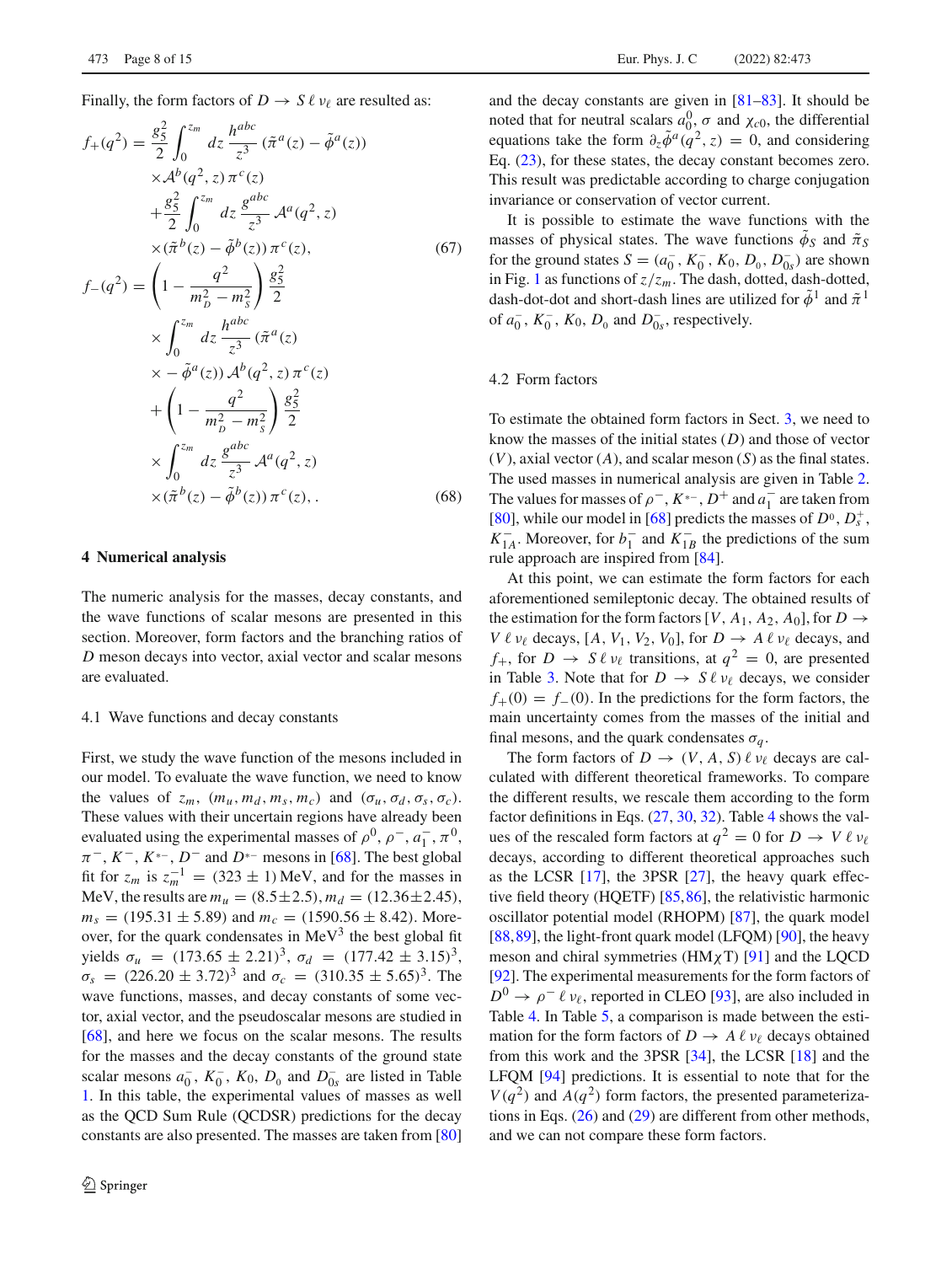<span id="page-8-0"></span>**Table 1** Predictions for the masses and the decay constants of  $a_0^T$ ,  $K_0^T$ ,  $K_0$ ,  $D_0$  and  $D_{0s}^T$  scalar mesons. The experimental values for messes are reported in [\[80](#page-14-31)], while the QCDSR predictions for the decay constants are taken from [\[81](#page-14-32)[–83](#page-14-33)]

| Observable   | $ms$ (MeV)        |                   | $fS$ (MeV)       |              |
|--------------|-------------------|-------------------|------------------|--------------|
| Scalar meson | This work         | Experimental      | This work        | <b>OCDSR</b> |
| $a_0^-$      | $985.50 \pm 4.52$ | $980 \pm 20$      | $51.25 \pm 8.96$ | 47           |
| $K_0^-$      | $1402 \pm 5.20$   | $1425 \pm 50$     | $46.86 \pm 3.96$ | 42           |
| $K_0$        | $839 \pm 2.16$    | $845 \pm 17$      | $68.45 \pm 3.82$ | 65           |
| $D_0$        | $2346 \pm 9.80$   | $2343 \pm 10$     | $211 \pm 16.25$  | $239 \pm 73$ |
| $D_{0s}^-$   | $2326 \pm 15.61$  | $2317.8 \pm 0.50$ | $226 \pm 17.54$  | $283 \pm 90$ |



<span id="page-8-1"></span>**Fig. 1** The wave functions  $\tilde{\phi}_S^1(z)$  and  $\tilde{\pi}_S^1(z)$  for  $S = (a_0^-, K_0^-, K_0, D_0, D_0^-)$  as a function of  $z/z_m$ 

<span id="page-8-2"></span>**Table 2** Masses for  $D \to (V, A, S) \ell \nu_{\ell}$  decay's initial and final states as input parameters in presented numerical analysis. The experimental masses of  $\rho^-$ ,  $K^{*-}$ ,  $a_1^-$  and  $D^+$  are taken from [\[80](#page-14-31)]. The values of  $D^0$ ,

 $D_s^+$ ,  $K_{1A}^-$  are reported from Hard-Wall model [\[68\]](#page-14-17).  $m_{b_1^-}$  and  $m_{K_{1B}^-}$  are chosen from the results of sum rule method [\[84\]](#page-14-34)

| Meson      | Mass (MeV)         | Meson    | Mass (MeV)         | Meson          | Mass (MeV)         |
|------------|--------------------|----------|--------------------|----------------|--------------------|
| $\rho^-$   | $775.49 \pm 0.34$  | $K^{*-}$ | $891.66 \pm 0.26$  | a <sub>1</sub> | $1230 \pm 40$      |
| $D^+$      | $1869.65 \pm 0.05$ | $D^0$    | $1861.50 \pm 3.58$ | $D_{s}^{+}$    | $1972.63 \pm 2.37$ |
| $K_{1A}^-$ | $1316.52 \pm 7.50$ | $b_1$    | $1229.50 \pm 3.20$ | $K_{1B}^-$     | $1340 \pm 80$      |

For the  $D \to S \ell \nu_{\ell}$  category, only theoretical methods are used to study  $D^0 \to a_0^- \ell \nu_\ell$ . As can be noticed from Table [3,](#page-9-0)  $f_+^{D^0 \to a_0^-}(0) = (0.72 \pm 0.09)$  while, in CCQM [\[96\]](#page-14-47) and LCSR [\[97](#page-14-48)], the results are predicted as:  $f_+^{D^0 \to a_0^-}$  (0) = (0.55±0.02) and  $f_+^{D^0 \to a_0^-}(0) = (1.75^{+0.26}_{-0.27})$ , respectively.<br>To evaluate form factors as functions of  $q^2$ , it is important

to note that  $q^2$  varies in the interval  $[m_\ell^2 \simeq 0, (m_D - m_M)^2]$ for the  $D \to M \ell \nu_{\ell}$  decay, with  $\ell = e, \mu$ . From all the considered decays, the  $q^2$  dependence of the form factors of  $D^0 \rightarrow K^{*-} \ell \nu_{\ell}, D^0 \rightarrow a_1^- \ell \nu_{\ell}, D_s^+ \rightarrow K_{1A}^0 \ell \nu_{\ell}, D_s^+ \rightarrow K_{1B}^0 \ell \nu_{\ell}, D^0 \rightarrow a_0^- \ell \nu_{\ell}$  and  $D^+ \rightarrow \bar{K}_0 \ell \nu_{\ell}$  is selected and

displayed in Fig. [2.](#page-10-1) In this figure, the form factors  $V(A)$ ,  $A_1(V_1)$ ,  $A_2(V_2)$  and  $A_0(V_0)$  are shown with the solid, dash, dash- dotted and dot lines, respectively. For decays to the scalar mesons,  $f$ <sub>+</sub> is shown with the solid line and, for  $f$ <sub>−</sub> the dash line is utilized.

To obtain the form factors of  $D \to K_1(1270) \ell \nu_\ell$  using Eqs. [\(17,](#page-3-2) [29,](#page-4-3) [30](#page-4-3) ) the following relations are obtained:

<span id="page-8-3"></span>
$$
A^{D \to K_1(1270)} = \left(\frac{1 - r_{K_1}}{1 - r_{K_{1A}}}\right) \left(\frac{r_{K_{1A}}}{r_{K_1}}\right) \sin \theta_K A^{D \to K_{1A}} + \left(\frac{1 - r_{K_1}}{1 - r_{K_{1B}}}\right) \left(\frac{r_{K_{1B}}}{r_{K_1}}\right) \cos \theta_K A^{D \to K_{1B}},
$$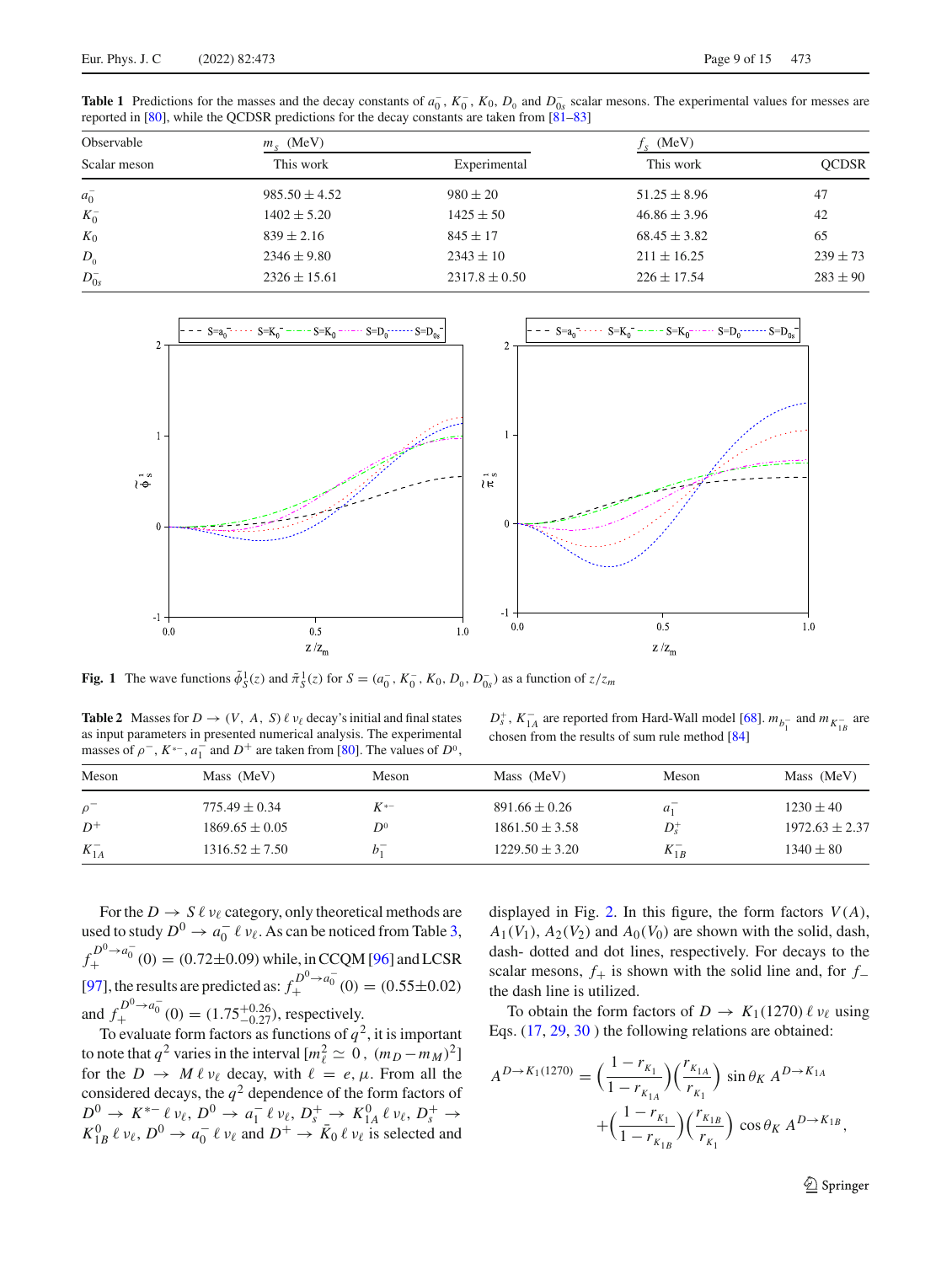<span id="page-9-0"></span>**Table 3** The  $D \to (V, A, S) \ell \nu_{\ell}$  form factors with their uncertainty regions, at zero momentum transfer in Hard-Wall AdS/QCD. Note that for scalar mesons as the final states,  $f_{+}(0) = f_{-}(0)$ 

| Form factor                    | Value at $q^2 = 0$ | Form factor                      | Value at $q^2 = 0$ | Form factor                     | Value at $q^2 = 0$ | Form factor                   | Value at $q^2 = 0$ |
|--------------------------------|--------------------|----------------------------------|--------------------|---------------------------------|--------------------|-------------------------------|--------------------|
| $V^{D^0 \rightarrow \rho^-}$   | $0.29\pm0.04$      | $V_0^{D^0\rightarrow a_1^-}$     | $-0.32 \pm 0.06$   | $V_2^{D_s^+ \to K_{1B}^0}$      | $0.23 \pm 0.04$    | $V_1^{D^+\to \bar{K}_{1A}^0}$ | $0.54 \pm 0.09$    |
| $A_1^{D^0\rightarrow \rho^-}$  | $0.54 \pm 0.10$    | $A^{D^0 \rightarrow b_1^-}$      | $0.12 \pm 0.03$    | $V_0^{D_s^+ \to K_{1B}^0}$      | $-0.17 \pm 0.04$   | $V_2^{D^+\to \bar{K}_{1A}^0}$ | $0.37 \pm 0.07$    |
| $A_2^{D^0 \rightarrow \rho^-}$ | $0.40\pm0.06$      | $V_1^{D^0 \to b_1^-}$            | $0.57 \pm 0.07$    | $A^{D^0 \rightarrow K^-_{1A}}$  | $0.39 \pm 0.04$    | $V_0^{D^+\to \bar{K}_{1A}^0}$ | $-0.33 \pm 0.07$   |
| $A_0^{D^0\rightarrow \rho^-}$  | $0.63 \pm 0.12$    | $V_2^{D^0 \to b_1^-}$            | $0.32 \pm 0.05$    | $V_1^{D^0 \to K_{1A}^-}$        | $0.77 \pm 0.12$    | $A^{D^+\to \bar{K}_{1B}^0}$   | $0.21 \pm 0.03$    |
| $V^{D^0\to K^{*-}}$            | $0.34 \pm 0.05$    | $V_0^{D^0 \rightarrow b_1^-}$    | $-0.25\pm0.05$     | $V_2^{D^0\rightarrow K^-_{1A}}$ | $0.60 \pm 0.10$    | $V_1^{D^+\to \bar{K}^0_{1B}}$ | $0.48 \pm 0.08$    |
| $A_1^{D^0\to K^{*-}}$          | $0.63 \pm 0.12$    | $A^{D_s^+ \rightarrow K_{1A}^0}$ | $0.23 \pm 0.03$    | $V_0^{D^0 \to K_{1A}^-}$        | $-0.22 \pm 0.05$   | $V_2^{D^+\to \bar{K}_{1B}^0}$ | $0.27 \pm 0.04$    |
| $A_2^{D^0\to K^{*-}}$          | $0.45 \pm 0.07$    | $V_1^{D_s^+ \to K_{1A}^0}$       | $0.51 \pm 0.08$    | $A^{D^0 \rightarrow K^-_{1B}}$  | $0.34 \pm 0.05$    | $V_0^{D^+\to \bar{K}_{1B}^0}$ | $-0.18 \pm 0.04$   |
| $A_0^{D^0\to K^{*-}}$          | $0.72 \pm 0.13$    | $V_2^{D_s^+ \to K_{1A}^0}$       | $0.28 \pm 0.03$    | $V_1^{D^0 \to K_{1B}^-}$        | $0.60 \pm 0.11$    | $f_+^{D^0 \to a_0^-}$         | $0.72 \pm 0.09$    |
| $A^{D^0 \rightarrow a_1^-}$    | $0.13 \pm 0.03$    | $V_0^{D_s^+ \to K_{1A}^0}$       | $-0.21 \pm 0.05$   | $V_2^{D^0 \to K_{1B}^-}$        | $0.42 \pm 0.07$    | $f_{\perp}^{D_s^+ \to K_0}$   | $0.95 \pm 0.12$    |
| $V_1^{D^0 \to a_1^-}$          | $0.59 \pm 0.08$    | $A^{D_s^+ \rightarrow K_{1B}^0}$ | $0.14 \pm 0.03$    | $V_0^{D^0 \to K_{1B}^-}$        | $-0.38 \pm 0.07$   | $f_+^{D^0\to K_0^-}$          | $0.80\pm0.10$      |
| $V_2^{D^0 \to a_1^-}$          | $0.37\pm0.04$      | $V_1^{D_s^+ \to K_{1B}^0}$       | $0.46 \pm 0.07$    | $A^{D^+\to \bar{K}_{1A}^0}$     | $0.31\pm0.06$      | $f_+^{D^+\to \bar{K}_0}$      | $0.82 \pm 0.10$    |

<span id="page-9-1"></span>**Table 4** Transition form factors  $A_1$ ,  $A_2$  and  $A_0$  of the  $D \to V \ell \nu_{\ell}$  at  $q^2 = 0$  in our model and other theoretical approaches

| Model                    | $A_1(0)$                  | $A_2(0)$                  | A <sub>0</sub> (0) | Model              | $A_1(0)$               | $A_2(0)$               | $A_0(0)$               |
|--------------------------|---------------------------|---------------------------|--------------------|--------------------|------------------------|------------------------|------------------------|
| $D^0 \rightarrow \rho^-$ |                           |                           |                    |                    |                        |                        |                        |
| This work                | $0.54 \pm 0.10$           | $0.40 \pm 0.06$           | $0.63 \pm 0.12$    | <b>RHOPM [87]</b>  | 0.78                   | 0.92                   | 0.67                   |
| LCSR [17]                | $0.580^{+0.065}_{-0.050}$ | $0.468^{+0.052}_{-0.053}$ |                    | $OM-I$ [88]        | 0.59                   | 0.23                   |                        |
| CLEO (2013) [93]         | $0.56_{-0.03}^{+0.02}$    | 0.47                      |                    | QM-II [89]         | 0.59                   | 0.49                   |                        |
| 3PSR [27]                | 0.5                       | 0.4                       |                    | <b>LFOM [90]</b>   | 0.60                   | 0.47                   | 0.69                   |
| HQETF-I $[85]$           | $0.57 \pm 0.08$           | $0.52 \pm 0.07$           |                    | $HM \chi T$ [91]   | 0.61                   | 0.31                   | 1.32                   |
| HOETF-II $[86]$          | $0.59 \pm 0.03$           | $0.37^{+0.02}_{-0.03}$    |                    | $LQCD$ [92]        | $0.65_{-0.23}^{+0.24}$ | $0.59^{+0.28}_{-0.25}$ | $0.64^{+0.21}_{-0.21}$ |
| $D^0 \rightarrow K^{*-}$ |                           |                           |                    |                    |                        |                        |                        |
| This work                | $0.63 \pm 0.12$           | $0.45 \pm 0.07$           | $0.72 \pm 0.13$    | <b>RHOPM [87]</b>  | 0.88                   | 1.15                   | 0.73                   |
| <b>HQETF-I</b> [85]      | $0.59 \pm 0.10$           | $0.55 \pm 0.08$           |                    | QM [89]            | 0.66                   | 0.49                   | 0.76                   |
| HOETF-II $[86]$          | $0.57 \pm +0.02$          | $0.34 \pm 0.03$           |                    | <b>LFOM-I</b> [90] | 0.72                   | 0.60                   | 0.78                   |
| $HM \chi T$ [91]         | 1.12                      | 0.31                      | 1.32               | $LFOM-II$ [94]     | 0.65                   | 0.57                   | 0.69                   |
| 3PSR [95]                | 0.50                      | 0.60                      | 0.40               | Lattice QCD [92]   | $0.83 \pm 0.28$        | $0.59_{-0.23}^{+0.24}$ |                        |

$$
V_1^{D \to K_1(1270)} = \left(\frac{1 - r_{K_{1A}}}{1 - r_{K_1}}\right) \sin \theta_K \ V_1^{D \to K_{1A}} + \left(\frac{1 - r_{K_{1B}}}{1 - r_{K_1}}\right) \cos \theta_K \ V_1^{D \to K_{1B}},\tag{70}
$$

$$
V_2^{D \to K_1(1270)} = \left(\frac{1 - r_{K_1}}{1 - r_{K_{1A}}}\right) \sin \theta_K \ V_2^{D \to K_{1A}} + \left(\frac{1 - r_{K_1}}{1 - r_{K_{1B}}}\right) \cos \theta_K \ V_2^{D \to K_{1B}},\tag{71}
$$

$$
V_0^{D \to K_1(1270)} = \left(\frac{r_{K_{1A}}}{r_{K_1}}\right) \sin \theta_K \ V_0^{D \to K_{1A}}
$$

<sup>2</sup> Springer

$$
+\left(\frac{r_{K_{1B}}}{r_{K_1}}\right)\cos\theta_K\ V_0^{D\to K_{1B}},\tag{72}
$$

where on the right hand side of Eqs.  $(69-72)$ ,  $K_1$  =  $K_1(1270)$  and  $r_M = m_D/m_M$ . To evaluate the form factors of  $D \to K_1(1400) \ell \nu_\ell$ , the replacements of  $\sin \theta_K \to \cos \theta_K$ ,  $\cos \theta_K \to -\sin \theta_K$ , and  $K_1 \to K_1(1400)$  are required.

# 4.3 Branching ratios

To evaluate the branching ratio values for the  $D \rightarrow$  $(V, A, S) \ell \nu_{\ell}$  decays, the decay amplitude in Eq. [\(25\)](#page-4-4), and definitions for the form factors given in Eqs. [\(26,](#page-4-2) [27,](#page-4-2) [29,](#page-4-3) [30,](#page-4-3) [32\)](#page-5-3) are required. So, the differential decay widths are found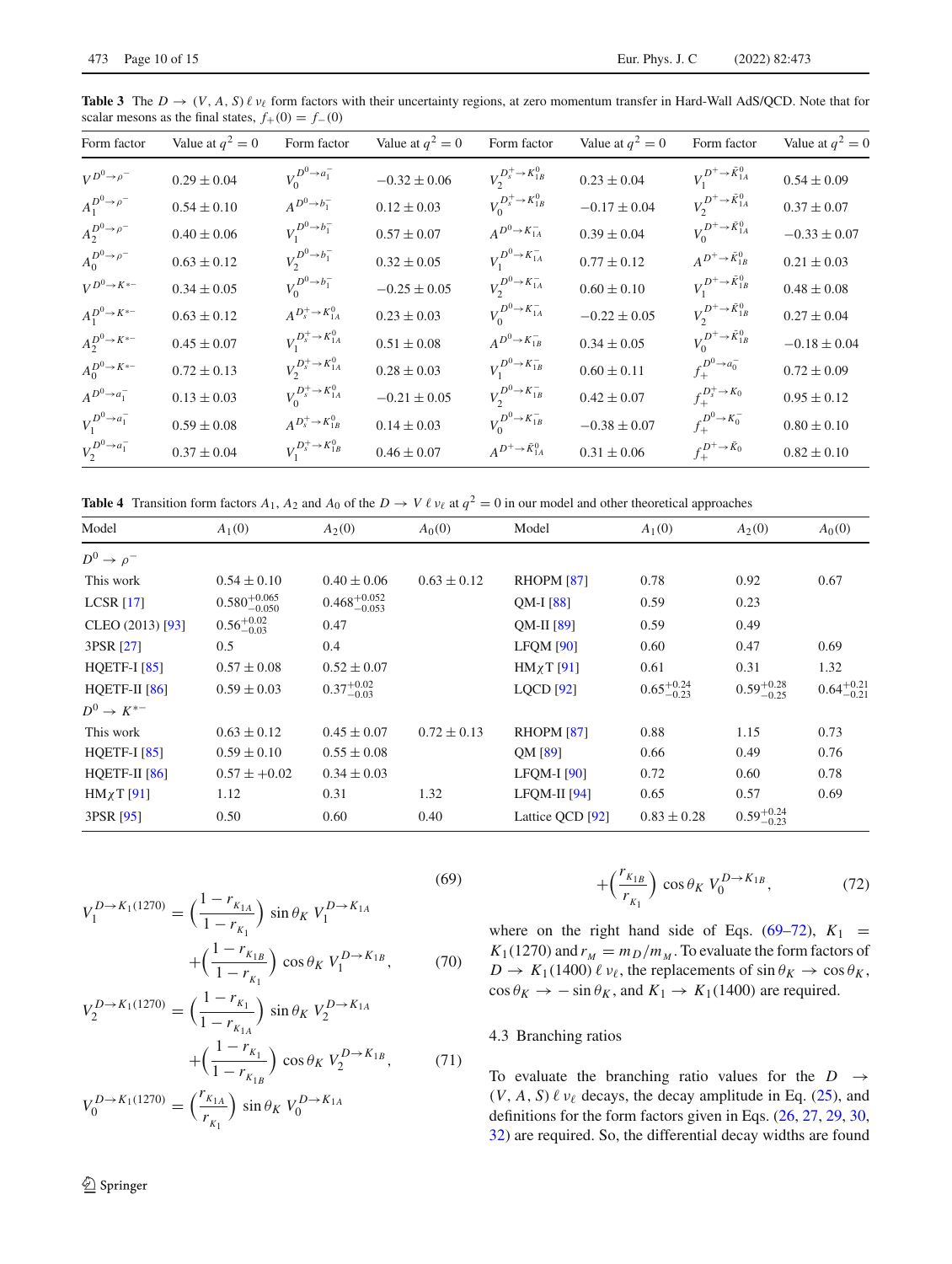<span id="page-10-0"></span>**Table 5** The results for the transition form factors  $V_1$ ,  $V_2$  and  $V_0$  of  $D \to A \ell \nu_{\ell}$  decays at  $q^2 = 0$ , as well as predictions of 3PSR [\[33](#page-14-50)[,34\]](#page-14-6), LFQM [\[94](#page-14-46)] and LCSR [\[18](#page-14-0)]

| $D^0 \rightarrow a_1^-$          |                 |                  |                  | $D^0 \rightarrow b_1^-$          |                  |                 |                  |
|----------------------------------|-----------------|------------------|------------------|----------------------------------|------------------|-----------------|------------------|
| Model                            | $V_1(0)$        | $V_2(0)$         | $V_0(0)$         | Model                            | $V_1(0)$         | $V_2(0)$        | $V_0(0)$         |
| This work                        | $0.59 \pm 0.08$ | $0.37 \pm 0.04$  | $-0.32 \pm 0.06$ | This work                        | $0.57 \pm 0.07$  | $0.32 \pm 0.05$ | $-0.32 \pm 0.07$ |
| 3PSR [34]                        | 0.37            | $-0.03$          | 0.15             | LCSR $[18]$                      | $-0.22$          | 0.21            | $-0.32$          |
| LFOM [94]                        | 1.54            | 0.06             | 0.31             | LFOM [94]                        | 1.37             | $-0.10$         | 0.49             |
| LCSR [18]                        | $0.37 \pm 0.11$ | $-0.03 \pm 0.02$ | $0.15 \pm 0.05$  |                                  |                  |                 |                  |
| $D_s^+ \rightarrow K_{1A}^0$     |                 |                  |                  | $D_s^+ \to K_{1B}^0$             |                  |                 |                  |
| Model                            | $V_1(0)$        | $V_2(0)$         | $V_0(0)$         | Model                            | $V_1(0)$         | $V_2(0)$        | $V_0(0)$         |
| This work                        | $0.51 \pm 0.08$ | $0.28 \pm 0.03$  | $-0.21 \pm 0.05$ | This work                        | $0.46 \pm 0.07$  | $0.23 \pm 0.04$ | $-0.17 \pm 0.04$ |
| 3PSR [33]                        | 0.05            | $-0.02$          | 0.03             | 3PSR [33]                        | $-0.30$          | 0.14            | $-0.26$          |
| LCSR [18]                        | $0.28 \pm 0.09$ | $-0.01 \pm 0.01$ | $0.10 \pm 0.04$  | LCSR [18]                        | $-0.22 \pm 0.09$ | $0.24 \pm 0.10$ | $-0.41 \pm 0.12$ |
| $D^+ \rightarrow \bar{K}_{1A}^0$ |                 |                  |                  | $D^+ \rightarrow \bar{K}_{1B}^0$ |                  |                 |                  |
| Model                            | $V_1(0)$        | $V_2(0)$         | $V_0(0)$         | Model                            | $V_1(0)$         | $V_2(0)$        | $V_0(0)$         |
| This work                        | $0.54 \pm 0.09$ | $0.37 \pm 0.07$  | $-0.33 \pm 0.07$ | This work                        | $0.48 \pm 0.08$  | $0.27 \pm 0.04$ | $-0.18 \pm 0.04$ |
| 3PSR [33]                        | 0.02            | $-0.01$          | 0.04             | 3PSR [33]                        | $-0.16$          | 0.08            | $-0.13$          |
| LCSR [18]                        | $0.32 \pm 0.11$ | $-0.03 \pm 0.01$ | $0.11 \pm 0.03$  | LCSR [18]                        | $-0.26 \pm 0.10$ | $0.29 \pm 0.13$ | $-0.42 \pm 0.14$ |



<span id="page-10-1"></span>**Fig. 2** Predictions for the  $q^2$  dependence of six selected decays,  $D^0 \to K^{*-} \ell \nu_{\ell}, D^0 \to a_1^- \ell \nu_{\ell}, D_s^+ \to K_{1A}^0 \ell \nu_{\ell}, D_s^+ \to K_{1B}^0 \ell \nu_{\ell}, D^0 \to a_0^- \ell \nu_{\ell}$ and  $D^+ \to K_0 \ell \nu_\ell$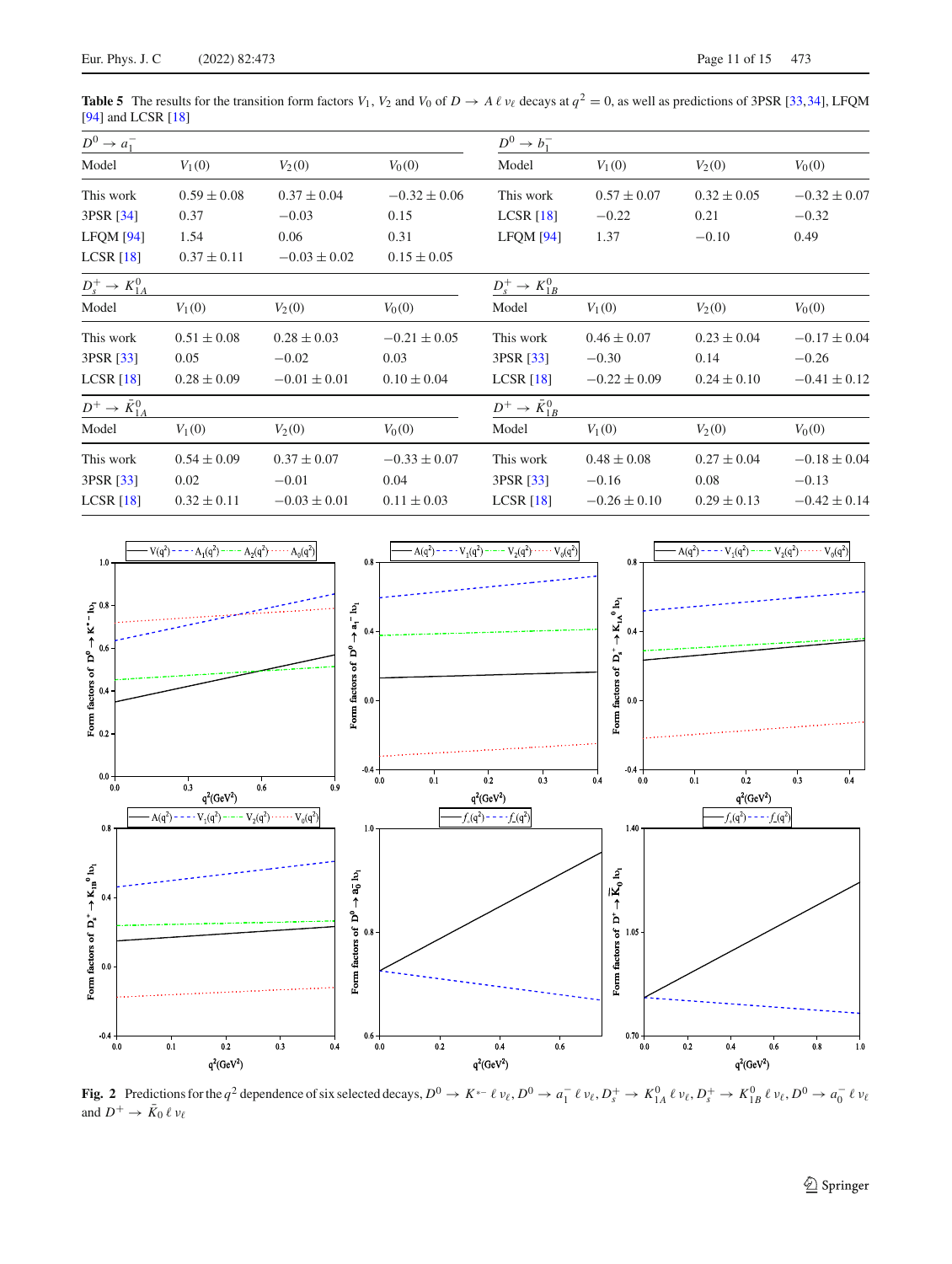

<span id="page-11-1"></span>**Fig. 3** Differential branching ratios of the  $D^0 \to K^{*-}\ell \nu_\ell, D^0 \to a_1^- \ell \nu_\ell$  and  $D^0 \to a_0^- \ell \nu_\ell$  as functions of  $q^2$ 

<span id="page-11-2"></span>



<span id="page-11-3"></span>**Table 6** Branching ratios of the semileptonic decays  $D \to V \ell \nu$ . For comparison, we also present the results of other predictions

| Model                     | Br $(D^0 \rightarrow \rho^- \ell \nu) \times 10^3$ | Model            | Br $(D^0 \rightarrow K^{*-} \ell \nu) \times 10^2$ |
|---------------------------|----------------------------------------------------|------------------|----------------------------------------------------|
| This work                 | $1.82 \pm 0.15$                                    | This work        | $2.58 \pm 0.26$                                    |
| LCSR [17]                 | $1.749_{-0.297}^{+0.421} \pm 0.006$                |                  |                                                    |
| CLEO $(2013)$ [93]        | $1.94 \pm 0.39 \pm 0.13$                           | Exp              | $2.15 \pm 0.35$                                    |
| CLEO (2005) [98]          | $1.77 \pm 0.12 \pm 0.10$                           |                  |                                                    |
| 3PSR [27]                 | $0.5 \pm 0.10$                                     | $HM \chi T$ [91] | 2.2                                                |
| HQEFT $[85]$              | $1.40 \pm 0.30$                                    |                  |                                                    |
| NWA $[99] + HQEFT [86]$   | $1.67 \pm 0.27$                                    | HQETF-I $[85]$   | $2.0 \pm 0.5$                                      |
| NWA $[99] + L$ FQM $[90]$ | $1.73 \pm 0.07$                                    |                  |                                                    |
| $HM \chi T$               | 2.00                                               | HQETF-II $[86]$  | $2.12 \pm 0.09$                                    |

as follows:

with

$$
\frac{d\Gamma}{dq^2}(D \to M \ell \nu_\ell) = \frac{G_F^2 |V_{cq'}|^2 \sqrt{\lambda}}{192 m_D^3 \pi^3} \nu^2 q^2
$$
  
× $(H_{1M}^2 + H_{2M}^2)$ , (73)

<span id="page-11-0"></span>
$$
H_{1V} = (m_D + m_V) A_1(q^2) + m_D m_V \frac{2 V(q^2)}{(m_D + m_V)},
$$
(74)  

$$
H_{2V} = \frac{1}{2 m_V \sqrt{q^2}} \bigg[ (m_D^2 - m_V^2 - q^2) \bigg( (m_D + m_V) A_1(q^2) + m_D m_V \frac{2 V(q^2)}{(m_D + m_V)} \bigg) - \frac{\lambda A_2(q^2)}{(m_D + m_V)} \bigg],
$$
(75)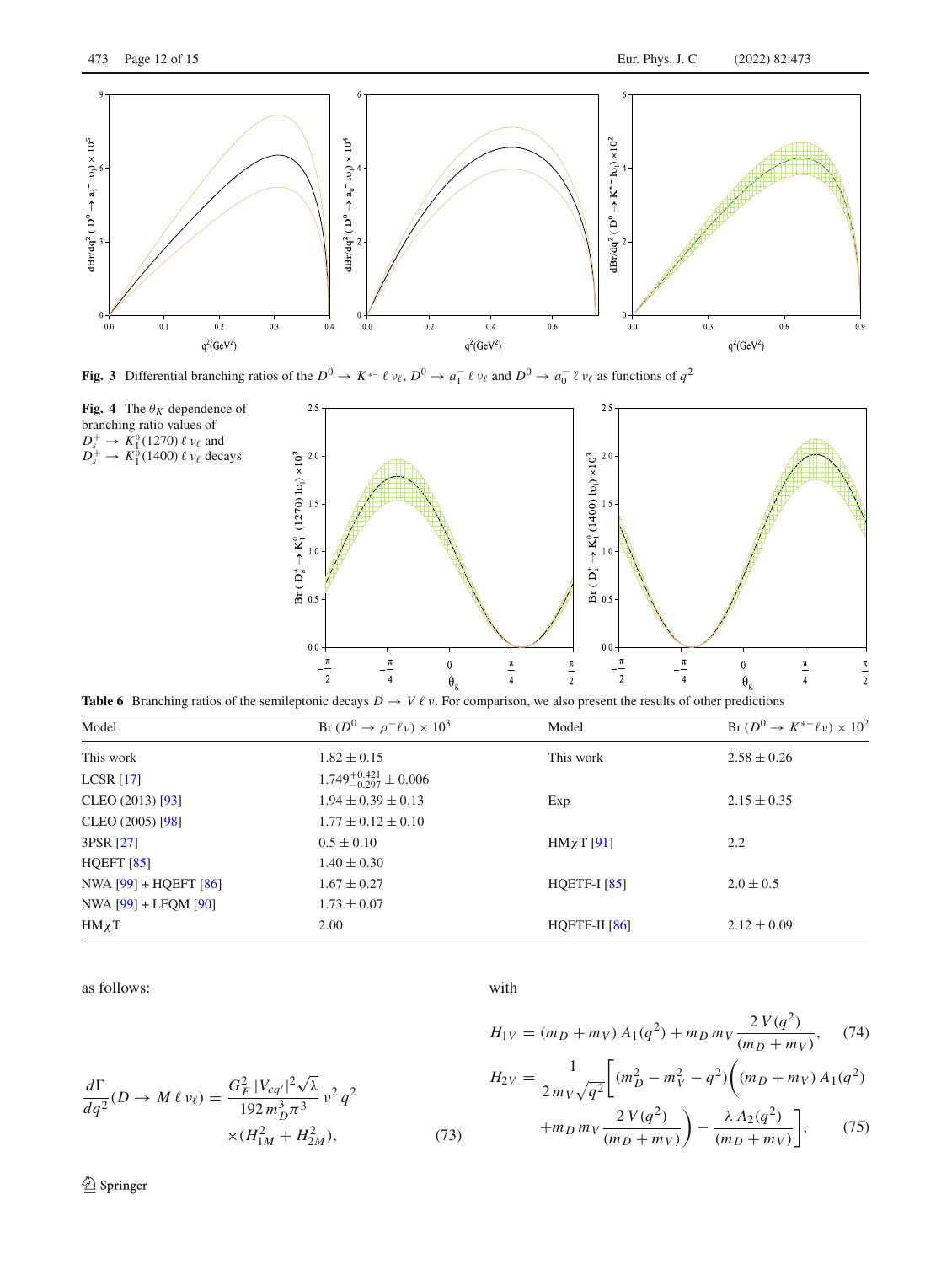<span id="page-12-1"></span>**Table 7** Branching ratio values of the semileptonic  $D \to A \ell \nu$  decays in Hard-Wall AdS/QCD, LCSR [\[18](#page-14-0)] and 3PSR [\[33,](#page-14-50)[34](#page-14-6)]. For  $D \to K_1 \ell \nu$ with  $K_1 = (K_1(1270), K_1(1400))$ , the values of branching ratios are reported at  $\theta_K = -(34 \pm 13)$ <sup>°</sup>

| Process                          | This work         | LCSR $[18]$      | 3PSR [34]              | 3PSR [33]        |                    |
|----------------------------------|-------------------|------------------|------------------------|------------------|--------------------|
| $D^0 \rightarrow a_1^- \ell \nu$ | $1.42 \pm 0.35$   | $2.85 \pm 0.41$  | $1.11_{-0.34}^{+0.41}$ |                  | $] \times 10^{-5}$ |
| $D^0 \rightarrow b_1^- \ell \nu$ | $[1.11 \pm 0.27]$ | $1.88 \pm 0.30$  |                        |                  | $]\times 10^{-5}$  |
| $D_s^+ \to K_1^0(1270)$          | $[1.75 \pm 0.15]$ | $1.66 \pm 0.05$  |                        | $1.25 \pm 0.11$  | $1 \times 10^{-3}$ |
| $D_s^+ \to K_1^0(1400)$          | $[0.14 \pm 0.02]$ | $0.16 \pm 0.02$  |                        | $0.14 \pm 0.01$  | $1 \times 10^{-3}$ |
| $D^0 \rightarrow K_1^-(1270)$    | $[5.27 \pm 0.30]$ | $6.78 \pm 0.12$  |                        | $5.34 \pm 0.21$  | $]\times 10^{-3}$  |
| $D^0 \rightarrow K_1^- (1400)$   | $[0.71 \pm 0.03]$ | $0.82 \pm 0.05$  |                        | $0.85 \pm 0.02$  | $1 \times 10^{-3}$ |
| $D^+ \to \bar{K}_1^0(1270)$      | $13.96 \pm 1.06$  | $16.86 \pm 0.27$ |                        | $14.07 \pm 1.22$ | $1 \times 10^{-3}$ |
| $D^+ \to \bar{K}_1^0(1400)$      | $1.25 \pm 0.12$   | $1.28 \pm 0.08$  |                        | $1.27 \pm 0.10$  | $]\times 10^{-3}$  |

<span id="page-12-2"></span>**Table 8** Branching ratios of  $D \to S \ell \nu$  decays

| Process                              | This work         | <b>LCSR</b> [97]                | $CCQM$ [96]     |                    |
|--------------------------------------|-------------------|---------------------------------|-----------------|--------------------|
| $D^0 \rightarrow a_0^- \ell \nu$     | $[2.44 \pm 0.30]$ | $4.08^{+1.37}_{-1.22}$          | $1.68 \pm 0.15$ | $] \times 10^{-4}$ |
| $D_s^+ \to K_0 \ell \nu$             | $[2.65 \pm 0.28]$ | $\hspace{0.1mm}-\hspace{0.1mm}$ |                 | $1 \times 10^{-3}$ |
| $D^0 \rightarrow K_0^- \ell \nu$     | $[1.03 \pm 1.15]$ | $\hspace{0.1mm}-\hspace{0.1mm}$ |                 | $1 \times 10^{-4}$ |
| $D^+ \rightarrow \bar{K}^0 \ell \nu$ | $[3.88 \pm 0.56]$ |                                 |                 | $1 \times 10^{-2}$ |

$$
H_{1A} = (m_D - m_A) V_1(q^2) + m_D m_A \frac{2 A(q^2)}{(m_D - m_A)},\tag{76}
$$

$$
H_{2A} = \frac{1}{2 m_A \sqrt{q^2}} \left[ (m_D^2 - m_A^2 - q^2) \left( (m_D - m_A) V_1(q^2) + m_D m_A \frac{2A(q^2)}{(m_D - m_A)} \right) - \frac{\lambda V_2(q^2)}{(m_D - m_A)} \right],
$$
 (77)

$$
H_{1S} = (1 + \frac{m_{\ell}^2}{2q^2})^{\frac{1}{2}} \frac{2m_D \sqrt{\lambda}}{\sqrt{q^2}} f_+(q^2), \qquad (78)
$$

$$
H_{2S} = \frac{1}{\sqrt{q^2}} (m_D^2 - m_S^2) f_-(q^2),
$$
 (79)

$$
\nu = \left(1 - \frac{m_{\ell}^2}{q^2}\right),
$$
  
\n
$$
\lambda = m_D^4 + m_M^4 + q^4 - 2m_D^2 m_M^2
$$
  
\n
$$
-2m_D^2 q^2 - 2m_M^2 q^2.
$$
\n(80)

Note that the differences in the form factors  $(A_3 - A_0)$  in  $D \to V \ell \nu_{\ell}$  and  $(V_3 - V_0)$  in  $D \to A \ell \nu_{\ell}$  decays do not give any contribution, since these terms are proportional to  $m_{\ell}^2$  and can be ignored in our calculations for  $\ell = e, \mu$ . To calculate the branching ratio values of the semileptonic decays, we integrate Eq. [\(74\)](#page-11-0) over  $q^2$  in the whole physical region considering  $|V_{cd(cs)}| = 0.22(0.97)$ , and using the total mean life-times in ps as  $\tau_{D^0} = 0.41$ ,  $\tau_{D^+} = 1.04$ ,  $\tau_{D_s^+} =$ 0.50 [\[80](#page-14-31)]. The  $q^2$  dependence of the differential branching ratios of 3 decay modes of the studied processes are plotted in Fig. [3.](#page-11-1) In this figure,  $D^0 \rightarrow K^{*-} \ell \nu_{\ell}$ ,  $D^0 \rightarrow a_1^- \ell \nu_{\ell}$ and  $D^0 \rightarrow a_0^- \ell \nu_\ell$  are selected from *D* meson to vector,

axial vector and scalar mesons decays, respectively and the uncertain regions, are also displayed. The branching ratios of *D*<sup>+</sup><sub>*s*</sub> → *K*<sup>0</sup><sub>1</sub>(1270)  $\ell$  ν<sub>ℓ</sub> and *D*<sup>+</sup><sub>*s*</sub> → *K*<sup>0</sup><sub>1</sub>(1400)  $\ell$  ν<sub>ℓ</sub> decay and their uncertain regions, are plotted as functions of the mixing angle  $\theta_K$  in Fig. [4.](#page-11-2)

Predictions for the branching ratio values of the semileptonic decays  $D \to (V, A, S)\ell \nu$  are presented in Tables [6,](#page-11-3) [7](#page-12-1) and [8.](#page-12-2) For vector mesons as the final states, the predictions of LCSR [\[17](#page-14-35)], 3PSR [\[27](#page-14-36)], HQEFT [\[85\]](#page-14-37),  $HM\chi T$  [\[91\]](#page-14-43) and NWA [\[99](#page-14-52)] plus HQEFT [\[86\]](#page-14-38) and plus LFQM [\[90\]](#page-14-42), as well as the experimental measurements of CLEO Collaboration [\[93,](#page-14-45)[98\]](#page-14-51) are reported in Table [6.](#page-11-3) The LCSR [\[18\]](#page-14-0) and 3PSR [\[33,](#page-14-50)[34\]](#page-14-6) predictions for  $D \to A\ell\nu$  decays are also listed in Table [7.](#page-12-1) In this Table, the values are reported at  $\theta_K = -(34 \pm 13)^\circ$  for the decays of charm mesons to  $K_1(1270)$  and  $K_1(1400)$ . For decays of charm mesons to the scalar one, LCSR [\[97](#page-14-48)] and CCQM [\[96](#page-14-47)] models are utilized to evaluate the branching ratio of  $D^0 \to a_0^- \ell \nu$  decay. The results of these calculations are itemized in Table [8.](#page-12-2)

#### <span id="page-12-0"></span>**5 Conclusion**

In summary, the form factors of the semileptonic charm mesons decay into the light and strange vector, axial vector and scalar mesons are evaluated in Hard-Wall AdS/QCD including 4 flavours  $(u, d, s, c)$ . The wave functions of the scalar mesons, the masses and the decay constants of this group are studied in detail, and our predictions for the masses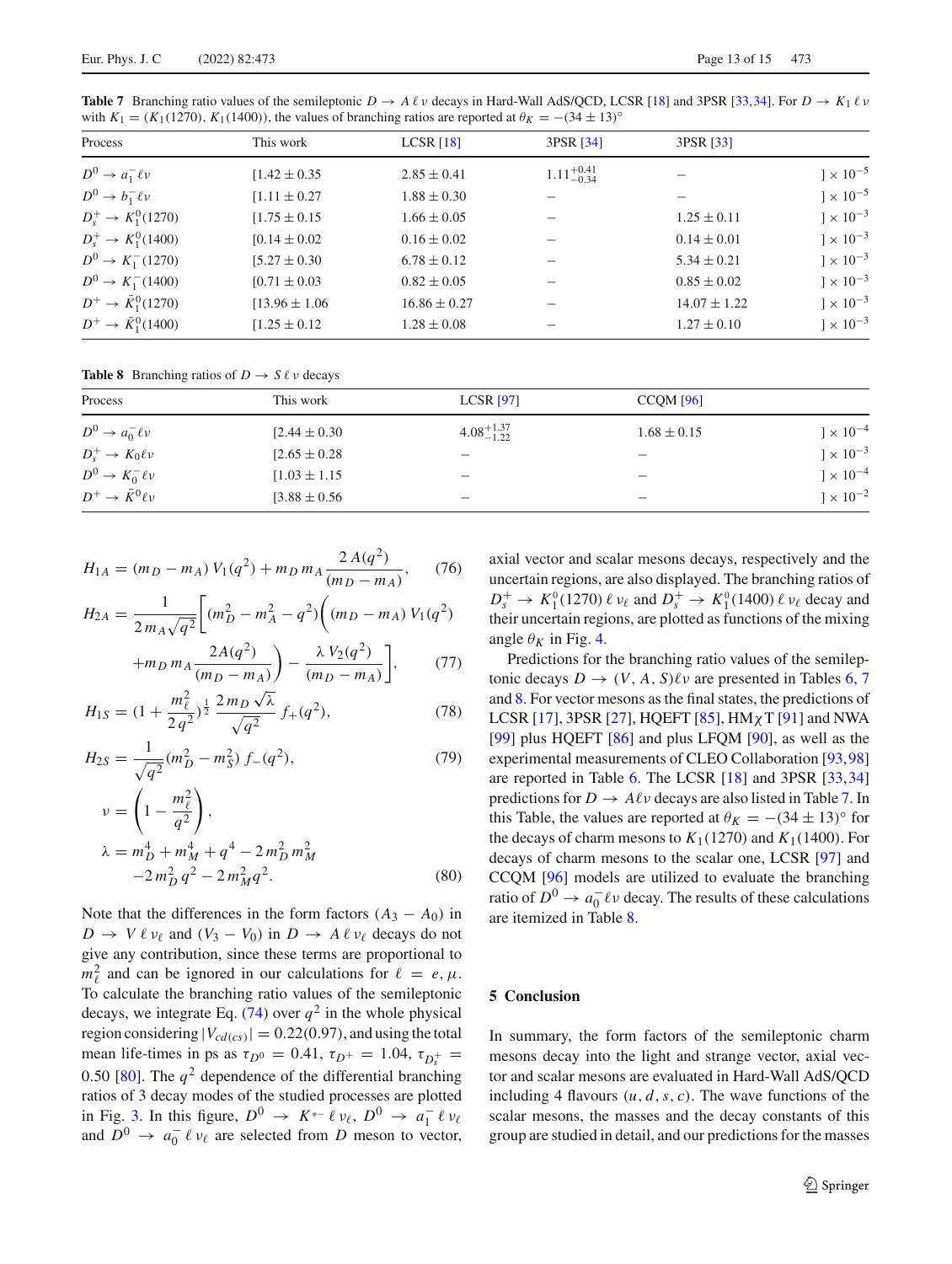|  | a $M_V^{a^2}$ $M_A^{a^2}$ a $M_V^{a^2}$ $M_A^{a^2}$ |  |                                                                                                                                                                                          | $\mathfrak{a}$ | $M_V^{a^2}$ $M_A^{a^2}$ |                                          |
|--|-----------------------------------------------------|--|------------------------------------------------------------------------------------------------------------------------------------------------------------------------------------------|----------------|-------------------------|------------------------------------------|
|  |                                                     |  | (1, 2) $\frac{1}{4}(v_u - v_d)^2$ $\frac{1}{4}(v_u + v_d)^2$ (6, 7) $\frac{1}{4}(v_d - v_s)^2$ $\frac{1}{4}(v_d + v_s)^2$ (11, 12) $\frac{1}{4}(v_d - v_c)^2$ $\frac{1}{4}(v_d + v_c)^2$ |                |                         |                                          |
|  |                                                     |  | 3 0 $\frac{1}{2}(v_u^2 + v_d^2)$ 8 0 $\frac{1}{6}(v_u^2 + v_d^2 + 4v_s)^2$ (13, 14) $\frac{1}{4}(v_c - v_s)^2$ $\frac{1}{4}(v_c + v_s)^2$                                                |                |                         |                                          |
|  |                                                     |  | (4, 5) $\frac{1}{4}(v_u - v_s)^2$ $\frac{1}{4}(v_u + v_s)^2$ (9, 10) $\frac{1}{4}(v_u - v_c)^2$ $\frac{1}{4}(v_u + v_c)^2$ 15                                                            |                | $\overline{0}$          | $\frac{1}{12}(v_u^2+v_d^2+v_s^2+9v_c^2)$ |

<span id="page-13-7"></span>**Table 9** The values of  $M_V^{a^2}$  and  $M_A^{a^2}$  with  $v_q(z) = \zeta m_q z + \frac{1}{\zeta} \sigma_q z^3$  for  $q = (u, d, s, c)$ 

<span id="page-13-8"></span>**Table 10** The values of  $g^{abc}$ ,  $h^{abc}$ ,  $l^{abc}$  and  $k^{abc}$  which are used in numerical analysis

| (a, b, c)   | $\sigma^{abc}$                       | h <sup>abc</sup>                     | jabc                                | $k^{abc}$                           |
|-------------|--------------------------------------|--------------------------------------|-------------------------------------|-------------------------------------|
| (2, 9, 11)  | $\frac{1}{2}(v_u + v_d)(v_u + v_c)$  | $\frac{1}{2}(v_u - v_d)(v_u + v_c)$  | $\frac{1}{2}(v_d + v_c)(v_u + v_c)$ | $\frac{1}{2}(v_d - v_u)(v_d + v_c)$ |
| (4, 9, 13)  | $\frac{1}{2}(v_u + v_s)(v_u + v_c)$  | $\frac{1}{2}(v_u - v_s)(v_u + v_c)$  | $\frac{1}{2}(v_s + v_c)(v_u + v_c)$ | $\frac{1}{2}(v_u - v_s)(v_u + v_c)$ |
| (6, 11, 13) | $-\frac{1}{2}(v_d + v_s)(v_s + v_c)$ | $-\frac{1}{2}(v_s - v_d)(v_d + v_c)$ | $\frac{1}{2}(v_d + v_c)(v_s + v_c)$ | $\frac{1}{2}(v_c - v_s)(v_d + v_c)$ |

are compared with the experimental data. Moreover, the decay constants are compared with the results of the sum rule method.

Our estimations for the form factors at  $q^2 = 0$  are compared with other theoretical frameworks such as: LCSR, 3PSR, HQETF, RHOPM, QM, LFQM, HMχT and LQCD, as well as the measurements of CLEO collaboration.

According to the presented definitions for the matrix elements in terms of form factors, the formulas for the decay widths are obtained. The branching ratios are estimated for the mentioned model and the results are compared with the experimental data and the predictions of the other theoretical approaches. The prediction for the branching ratio of the  $D^0 \rightarrow \rho^- \ell \nu$  decay is in good agreement with the reported results of LCSR, HQEFT, LFQM, and the experimental values. For the semileptonic  $D^0 \rightarrow K^{*-}\ell\nu$  decay, the estimation for the branching ratio value has a better agreement with the experimental report. The predicted form factors in this study can be used to evaluate the branching fraction of nonleptonic and forward–backward asymmetry of leptonic D meson decays. This model can also be extended to 5 flavours with  $q = (u, d, s, c, b)$  to study the B meson decays.

**Data Availability Statement** This manuscript has no associated data or the data will not be deposited. [Authors' comment: In Table [6,](#page-11-3) the results of experimental data from CLEO(2013) [\[93\]](#page-14-45) and CLEO(2005) [\[98](#page-14-51)] are considered and compared with the obtained theoretical results in this work.]

**Open Access** This article is licensed under a Creative Commons Attribution 4.0 International License, which permits use, sharing, adaptation, distribution and reproduction in any medium or format, as long as you give appropriate credit to the original author(s) and the source, provide a link to the Creative Commons licence, and indicate if changes were made. The images or other third party material in this article are included in the article's Creative Commons licence, unless indicated otherwise in a credit line to the material. If material is not included in the article's Creative Commons licence and your intended use is not permitted by statutory regulation or exceeds the permitted use, you will need to obtain permission directly from the copyright holder. To view a copy of this licence, visit [http://creativecomm](http://creativecommons.org/licenses/by/4.0/) [ons.org/licenses/by/4.0/.](http://creativecommons.org/licenses/by/4.0/) Funded by SCOAP3.

# Appendix: Values of  $M_V^{a^2}$ ,  $M_A^{a^2}$ ,  $g^{abc}$ ,  $h^{abc}$ ,  $l^{abc}$  and  $k^{abc}$

Table [9](#page-13-7) [\[68\]](#page-14-17) represents the values of  $M_V^{a}$ <sup>2</sup> and  $M_A^{a}$ <sup>2</sup>, which are used to evaluate the wave functions.

The nonzero values for  $g^{abc}$ ,  $h^{abc}$ ,  $l^{abc}$  and  $k^{abc}$  used in numerical analysis are given in Table [10.](#page-13-8)

### **References**

- <span id="page-13-0"></span>1. M. Ablikim et al. (BESIII Collaboration), Phys. Rev. D **96**, 012002 (2017)
- 2. M. Ablikim et al. (BESIII Collaboration), Phys. Rev. Lett. **121**, 171803 (2018)
- 3. M. Ablikim et al. (BESIII Collaboration), Phys. Rev. D **97**, 012006 (2018)
- 4. M. Ablikim et al. (BESIII Collaboration), Phys. Rev. D **97**, 092009 (2018)
- 5. M. Ablikim et al. (BESIII Collaboration), Phys. Rev. Lett. **122**, 011804 (2019)
- 6. M. Ablikim et al. (BESIII Collaboration), Phys. Rev. Lett. **122**, 121801 (2019)
- 7. M. Ablikim et al. (BESIII Collaboration), Phys. Rev. Lett. **122**, 061801 (2019)
- 8. M. Ablikim et al. (BESIII Collaboration), Phys. Rev. D **99**, 011103 (2019)
- <span id="page-13-1"></span>9. M. Ablikim et al. (BESIII Collaboration) Phys. Rev. Lett. **122**, 062001 (2019)
- <span id="page-13-2"></span>10. A. Zupanc et al. (BESIII Collaboration), JHEP **09**, 139 (2013)
- 11. A. J. Schwartz, [arXiv: 1902.07850](http://arxiv.org/abs/1902.07850) [hep-ex]
- <span id="page-13-3"></span>12. L. Widhalm et al. (Belle Collaboration) Phy. Rew. Lett **97**, 061804 (2006)
- <span id="page-13-4"></span>13. N.R. Soni, J.N. Pandya, Phys. Rev. D **96**, 016017 (2017)
- <span id="page-13-5"></span>14. N. R. Soni, M. A. Ivanov, J. G. Korner, J. N. Pandya, P. Santorelli, C. T. Tran, [arXiv: 1810.11907](http://arxiv.org/abs/1810.11907) [hep-ph]
- <span id="page-13-6"></span>15. A. Khodjamirian, R. Ruckl, S. Weinzierl, C. Winhart, O.I. Yakovlev, Phys. Rev. D **62**, 114002 (2000)